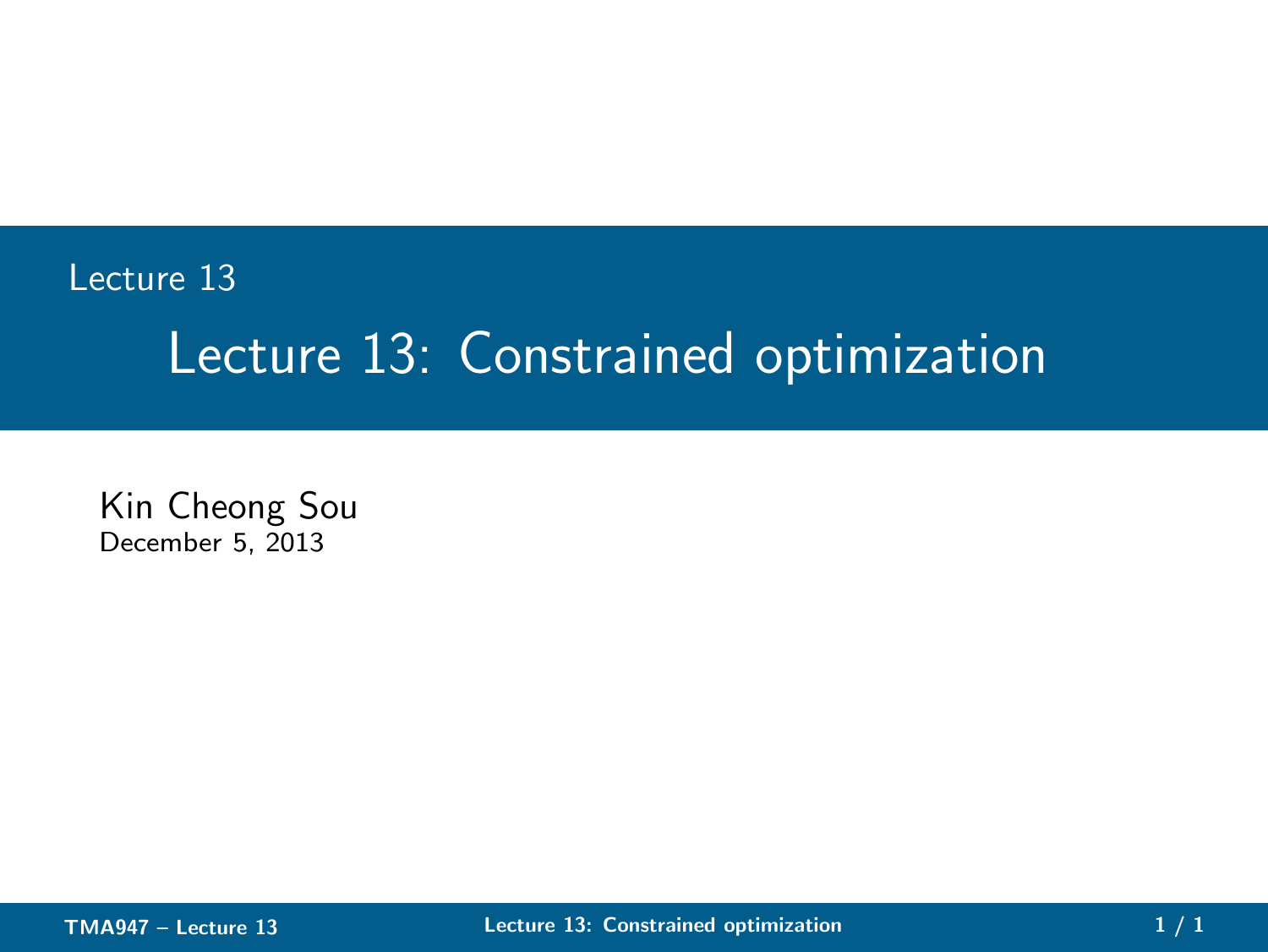<span id="page-1-1"></span><span id="page-1-0"></span>(1)

 $\triangleright$  Consider the optimization problem to

minimize  $f(x)$ , subject to  $x \in S$ .

where  $S \subset \mathbb{R}^n$  is non-empty, closed, and  $f: \mathbb{R}^n \to \mathbb{R}$  is differentiable

 $\triangleright$  Basic idea behind all penalty methods: to replace the problem [\(1\)](#page-1-1) with the equivalent unconstrained one:

minimize  $f(x) + \chi_{\mathsf{S}}(x)$ ,

where

$$
\chi_S(x) = \begin{cases} 0, & \text{if } x \in S, \\ +\infty, & \text{otherwise} \end{cases}
$$

is the indicator function of the set S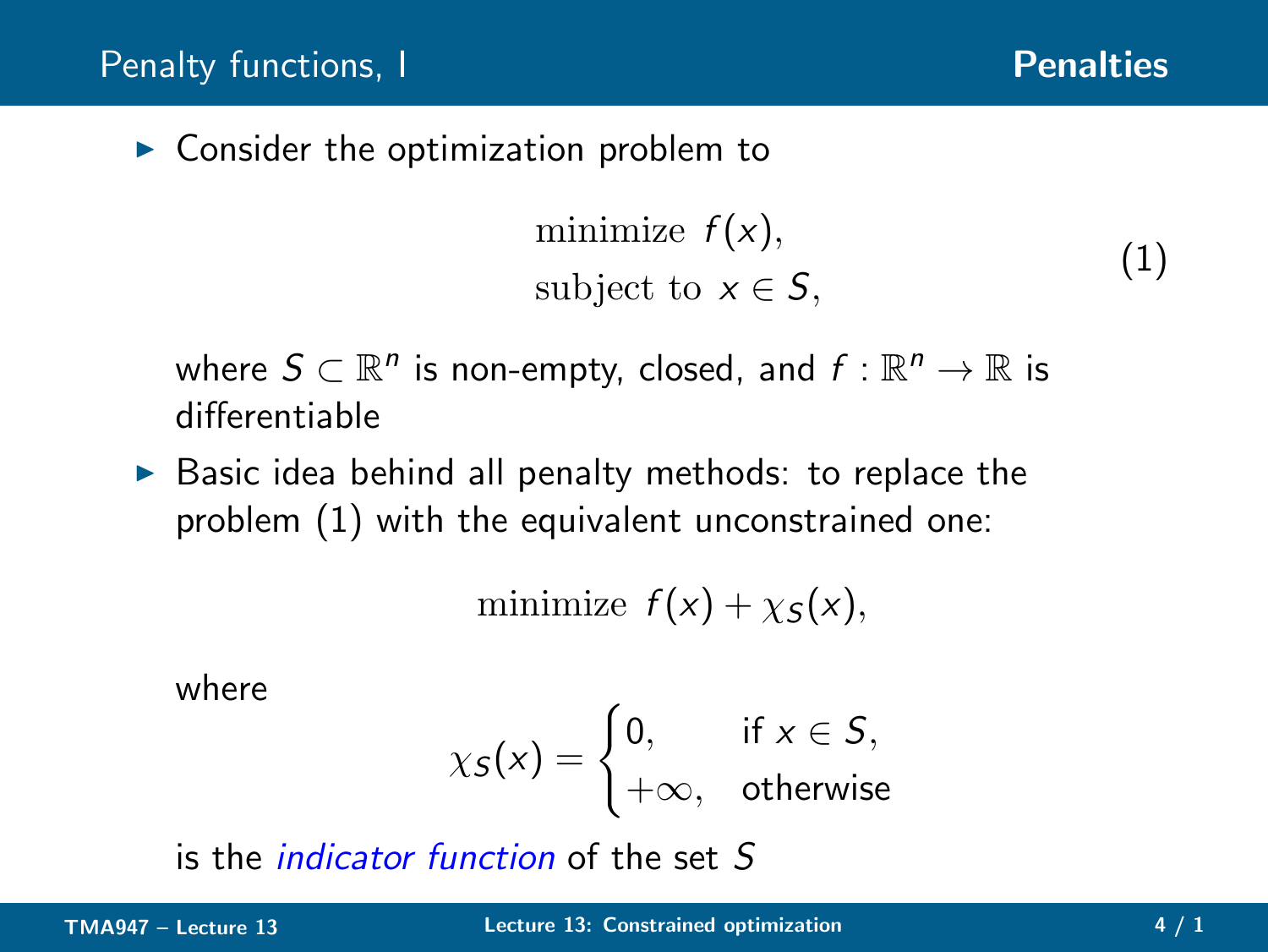- $\triangleright$  Feasibility is top priority; only when achieving feasibility can we concentrate on minimizing f
- $\triangleright$  Computationally bad: non-differentiable, discontinuous, and even not finite (though it is convex provided  $S$  is convex).
- ► Better: numerical "warning" before becoming infeasible or near-infeasible
- <span id="page-2-0"></span> $\triangleright$  Approximate the indicator function with a numerically better behaving function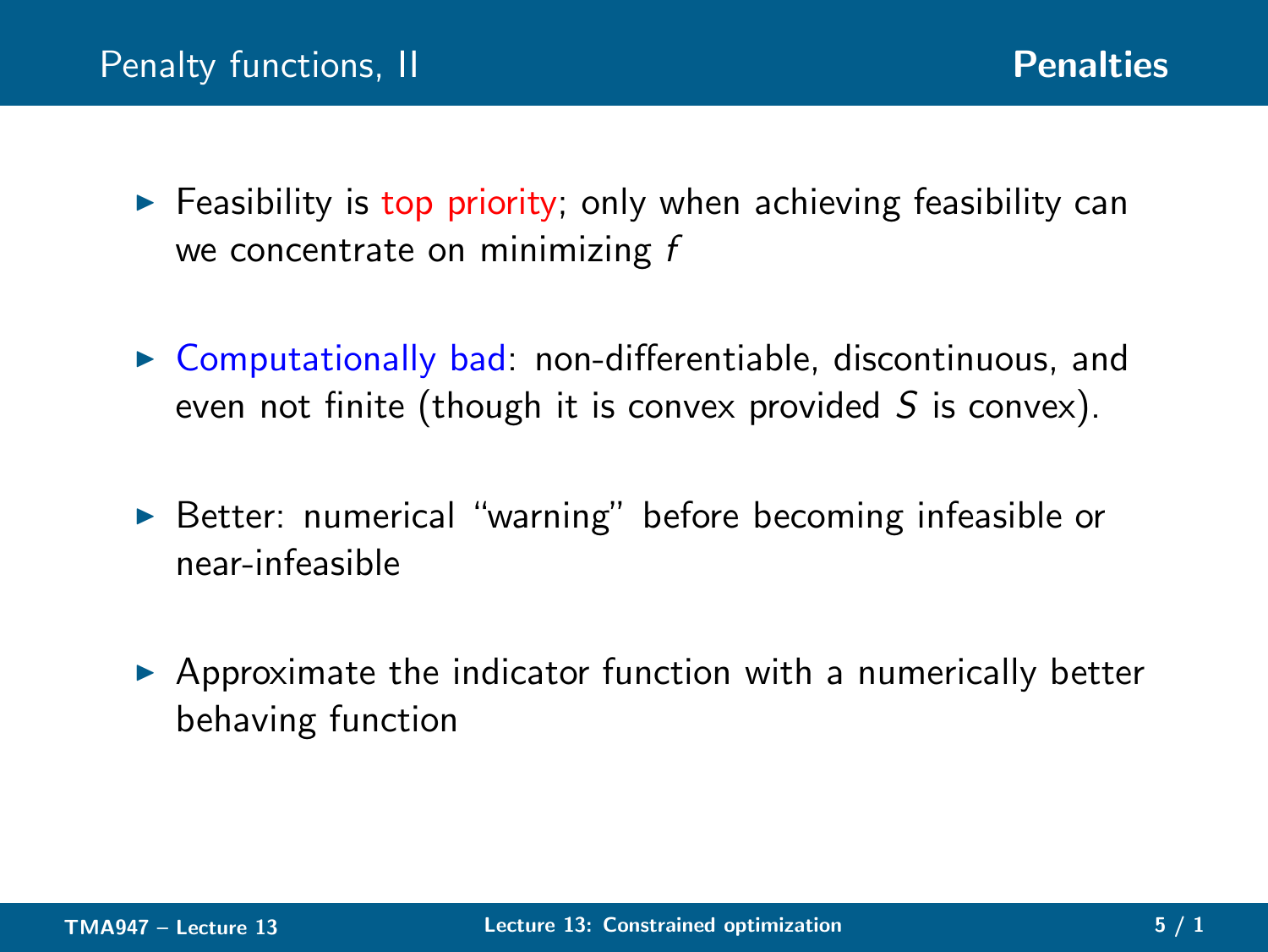#### [Exterior penalty](#page-3-0) methods, I

▶ SUMT (Sequential Unconstrained Minimization Techniques) devised in the late 1960s by Fiacco and McCormick; still among the more popular ones for some classes of problems, although there are later modifications that are more often used  $\blacktriangleright$  Suppose

$$
S = \{ x \in \mathbb{R}^n \mid g_i(x) \le 0, \quad i = 1, ..., m, h_j(x) = 0, \quad j = 1, ..., \ell \},
$$

 $g_i \in C(\mathbb{R}^n)$ ,  $i = 1, \ldots, m$ ,  $h_j \in C(\mathbb{R}^n)$ ,  $j = 1, \ldots, \ell$ 

 $\blacktriangleright$  Choose a  $\mathcal{C}^0$  function  $\psi: \mathbb{R} \to \mathbb{R}_+$  such that  $\psi(s) = 0$  if and only if  $s = 0$  [typical examples of  $\psi(\cdot)$  will be  $\psi_1(s) = |s|$ , or  $\psi_2(s)=s^2]$ . Approximation to  $\chi_S$ :

<span id="page-3-0"></span>
$$
\nu \check{\chi}_S(x) := \nu \bigg( \sum_{i=1}^m \psi \big( \max\{0, g_i(x)\} \big) + \sum_{j=1}^\ell \psi \big( h_j(x) \big) \bigg)
$$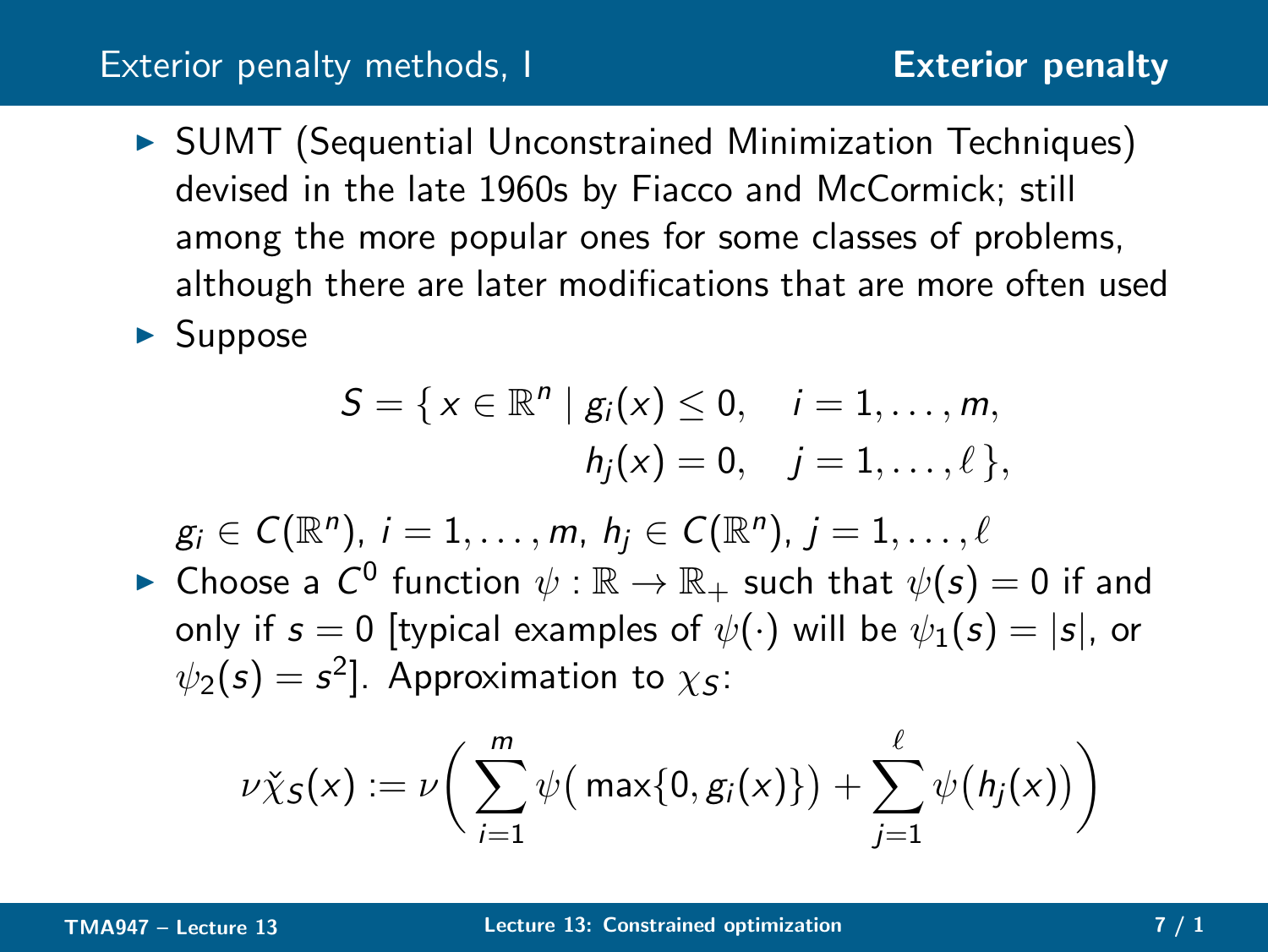$\blacktriangleright$   $\nu > 0$  is a penalty parameter



 $\blacktriangleright$   $\nu \chi_S$  approximates  $x<sub>S</sub>$  from below  $(\check{\chi}_{\varsigma} < \chi_{\varsigma})$ 

<span id="page-4-0"></span>Figure: Feasible set  $S = \{x \mid -x \leq 0, x \leq 1\}.$ Penalty function  $\psi(s) = s^2$ .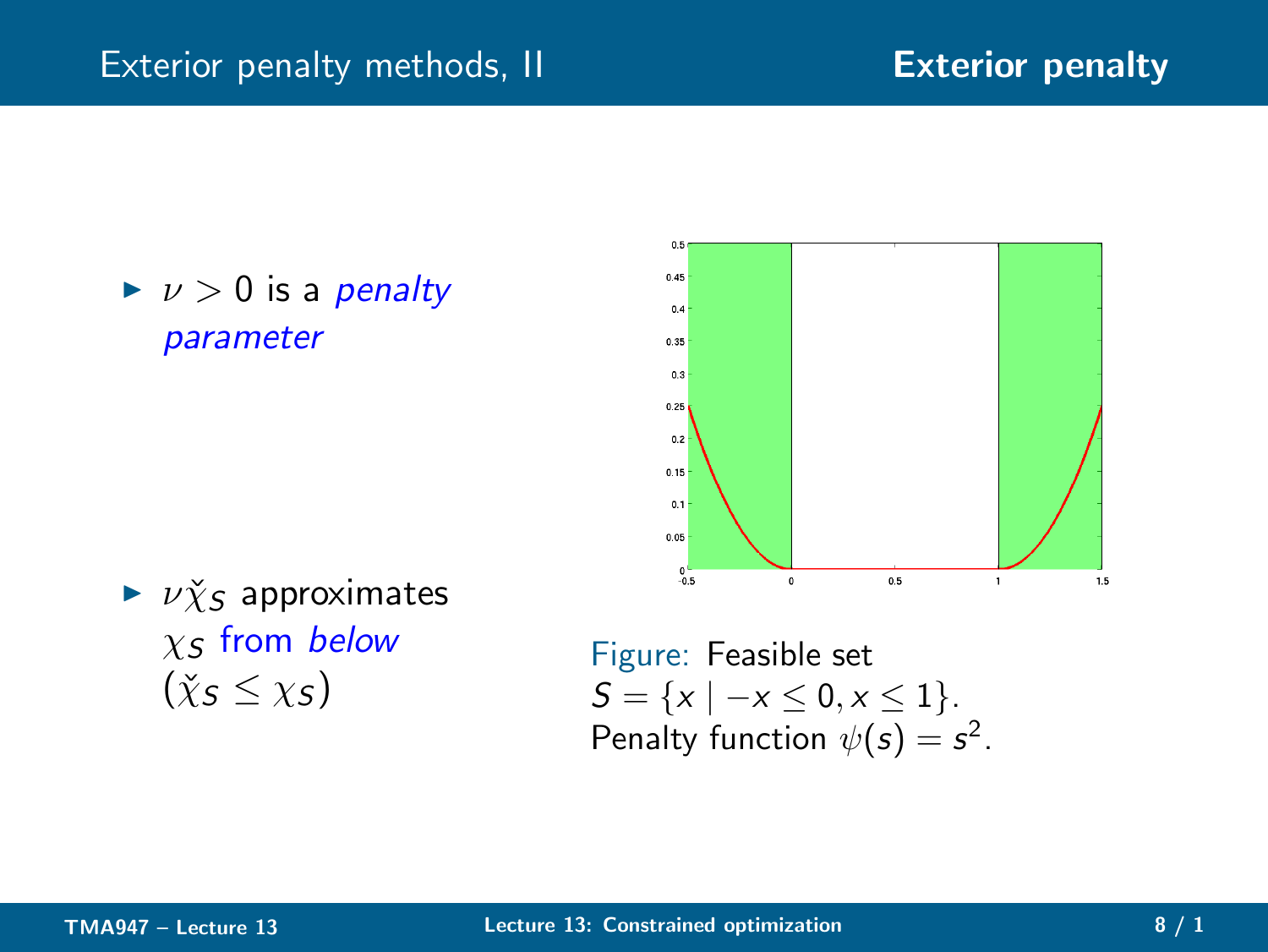$\blacktriangleright$  Indicator function

$$
\chi_S(x) = \begin{cases} 0 & \text{if } 0 \le x \le 1 \\ \infty & \text{otherwise} \end{cases}
$$

- $\blacktriangleright$  Penalty function  $\psi(s) = s^2$
- ▶ Approximation

$$
\nu \chi_S(x) = \nu \Big( \max\{0, -x\}^2 \Big)
$$
  
, max $\{0, x - 1\}^2$ 

$$
\triangleright \nu \check{\chi}_S(x) \to \chi_S(x) \text{ as } \nu \to \infty.
$$

<span id="page-5-0"></span>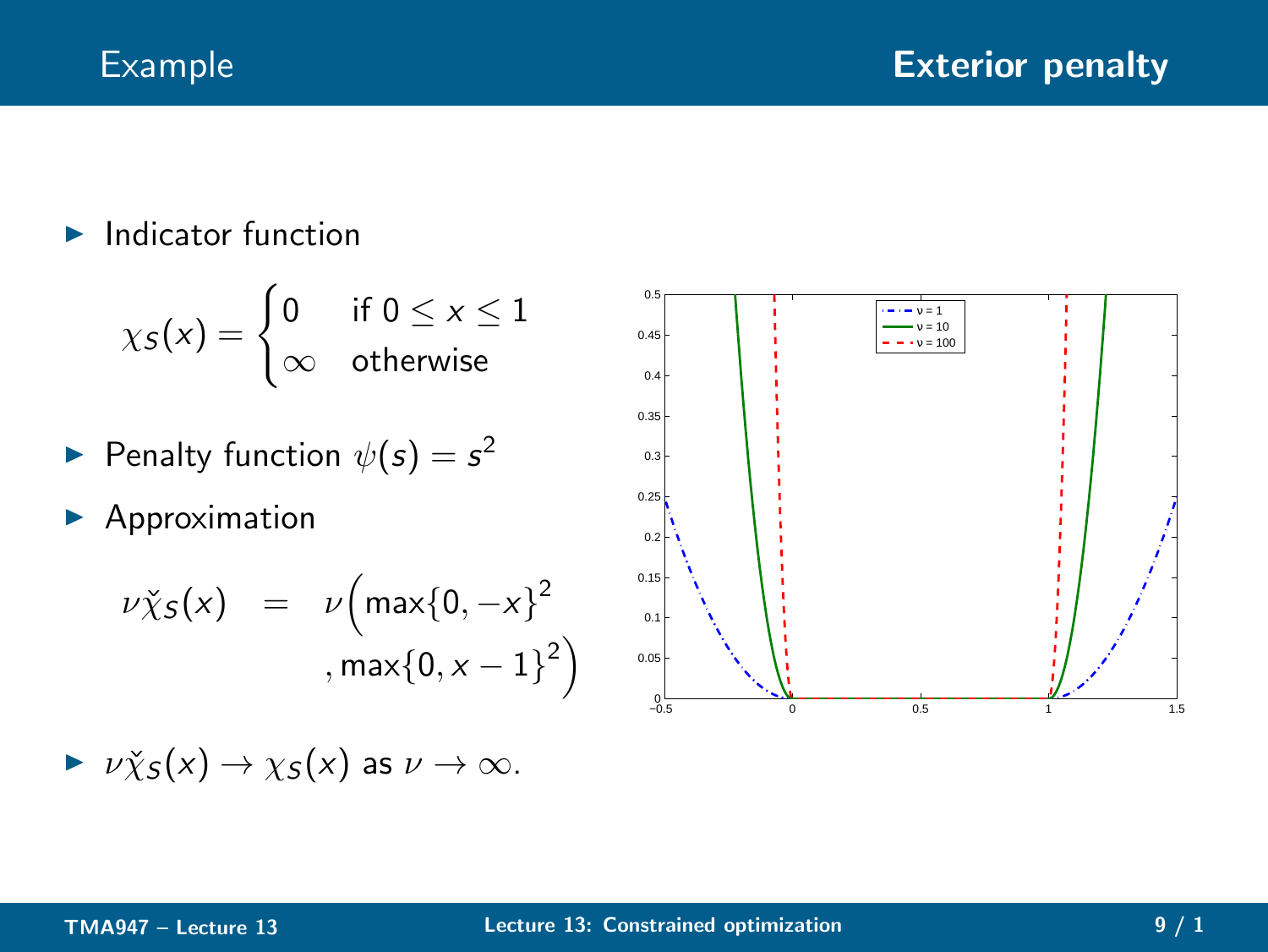► Let 
$$
S = \{x \in \mathbb{R}^2 \mid -x_2 \le 0, (x_1 - 1)^2 + x_2^2 = 1\}
$$
  
\n► Let  $\psi(s) = s^2$ . Then,

$$
\chi_S(x) = [\max\{0, -x_2\}]^2 + [(x_1 - 1)^2 + x_2^2 - 1]^2
$$

Graph of  $\check{\chi}_S$  and S:

<span id="page-6-0"></span>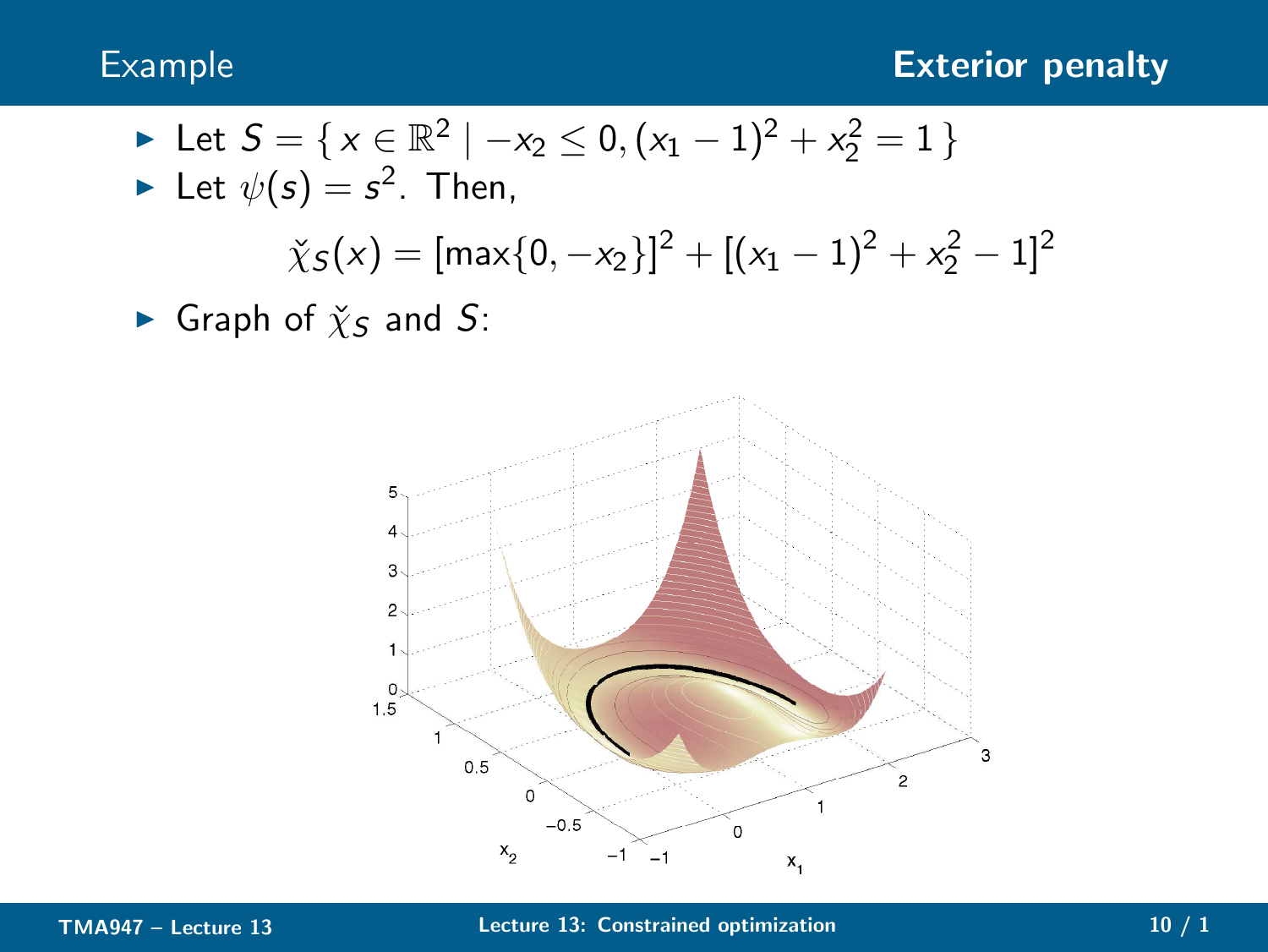### Properties of the penalty problem [Exterior penalty](#page-7-0)

- Assume [\(1\)](#page-1-1) has an optimal solution  $x^*$
- Assume that for every  $\nu > 0$  the problem to

<span id="page-7-1"></span>
$$
\underset{\mathbf{x} \in \mathbb{R}^n}{\text{minimize}} \ f(\mathbf{x}) + \nu \check{\chi}_S(\mathbf{x}) \tag{2}
$$

has at least one optimal solution  $x^*_\nu$ 

$$
\triangleright \ \ \check{\chi}_S \geq 0; \ \check{\chi}_S(x) = 0 \ \text{if and only if} \ x \in S
$$

 $\triangleright$  The Relaxation Theorem states that the inequality

<span id="page-7-0"></span>
$$
f(x_{\nu}^*) + \nu \check{\chi}_S(x_{\nu}^*) \leq f(x^*) + \nu \check{\chi}_S(x^*) = f(x^*)
$$

holds for every positive  $\nu$  (lower bound on the optimal value)

 $\blacktriangleright$  The problem [\(2\)](#page-7-1) is convex if [\(1\)](#page-1-1) and  $\psi(s)$  are, and  $\psi(s)$ increasing for  $s \geq 0$ .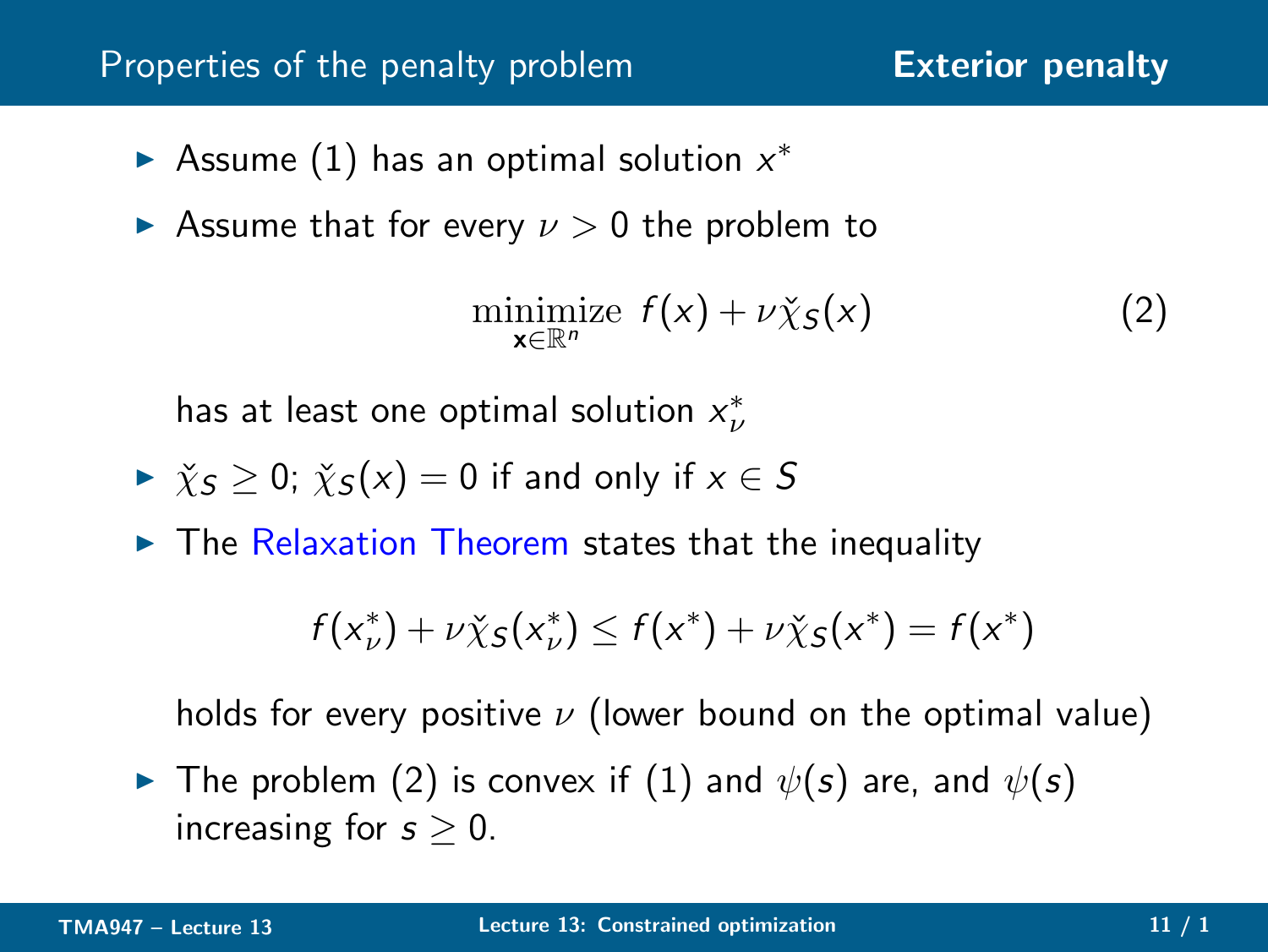Assume that the problem [\(1\)](#page-1-1) possesses optimal solutions. Then, as  $\nu \to +\infty$  every limit point of the sequence  $\{x^*_{\nu}\}$  of globally optimal solutions to [\(2\)](#page-7-1) is globally optimal in the problem [\(1\)](#page-1-1)

<span id="page-8-0"></span>► Of interest only for convex problems. What about general problems?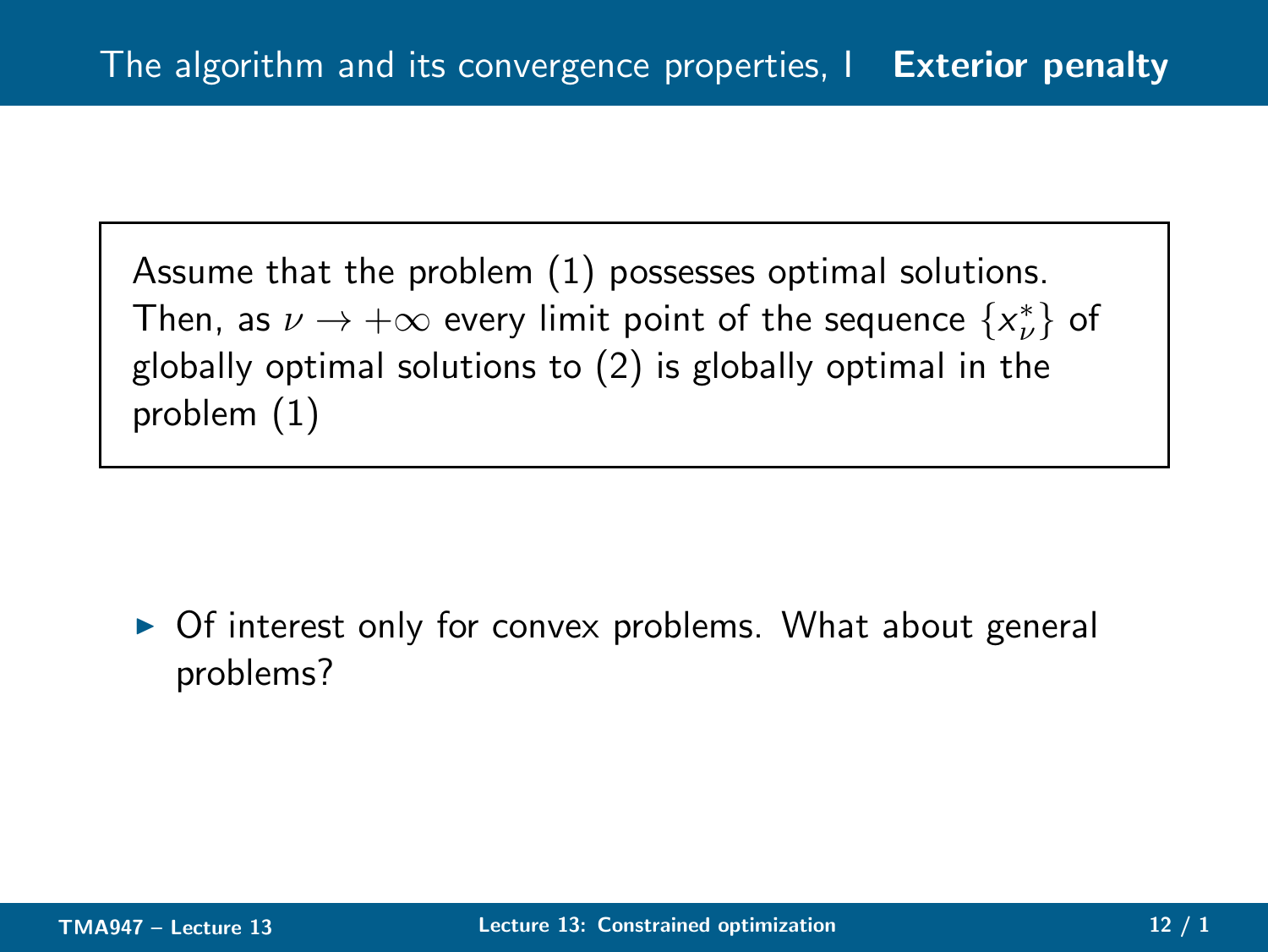## The algorithm and its convergence properties, II [Exterior penalty](#page-9-0)

Let 
$$
f
$$
,  $g_i$   $(i = 1, ..., m)$ , and  $h_j$   $(j = 1, ..., \ell)$ , be in  $\mathbb{C}^1$ 

Assume that the penalty function  $\psi$  is in  $\mathsf{C}^1$  and that  $\psi'(s) \geq 0$  for all  $s \geq 0$ . Consider a sequence  $\nu_k \to \infty$ .

$$
\begin{array}{c}\n x_k \text{ stationary in (2) with } \nu_k \\
 x_k \to \hat{x} \text{ as } k \to +\infty \\
 \text{LICQ holds at } \hat{x} \\
 \hat{x} \text{ feasible in (1)}\n\end{array}\n\implies \hat{x} \text{ stationary (KKT) in (1)}
$$

 $\triangleright$  From the proof we obtain estimates of Lagrange multipliers: the optimality conditions of [\(2\)](#page-7-1) gives that

<span id="page-9-0"></span>
$$
\mu_i^* \approx \nu_k \psi'[\max\{0, g_i(x_k)\}] \quad \text{and} \quad \lambda_j^* \approx \nu_k \psi'[\mathit{h}_j(x_k)]
$$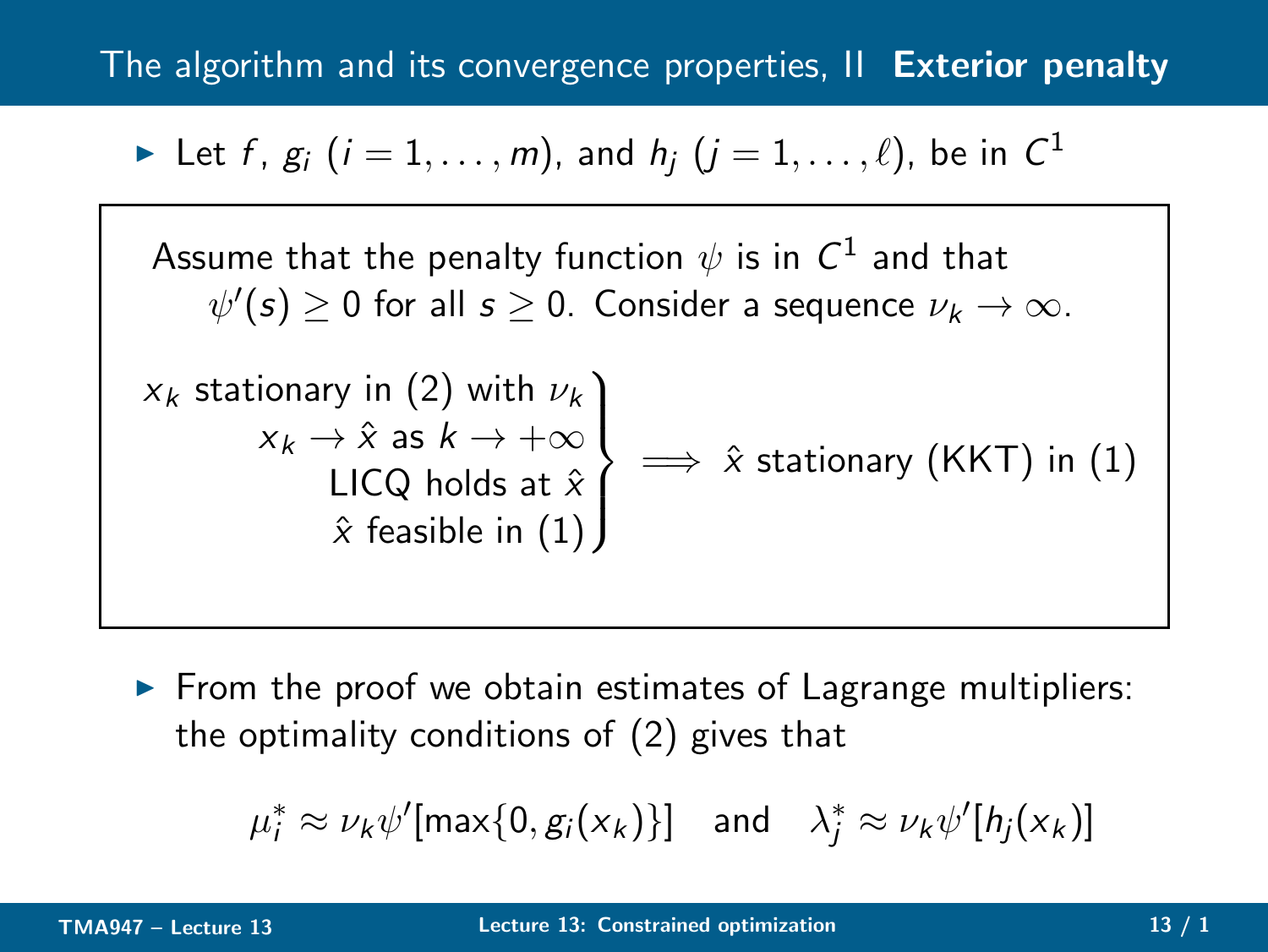- $\triangleright$  When the penalty parameter  $\nu$  is very large, the unconstrained minimization subproblem becomes very badly conditioned, and hard to solve.
- ► In subproblem *k* we must start at a point *x* such that  $x^*_{\nu_k} \approx x$ .
- $\triangleright$  If we increase the penalty slowly a good guess is that  $x_{\nu_k}^* \approx x_{\nu_{k-1}}^*$ .
- <span id="page-10-0"></span> $\blacktriangleright$  This guess can be improved.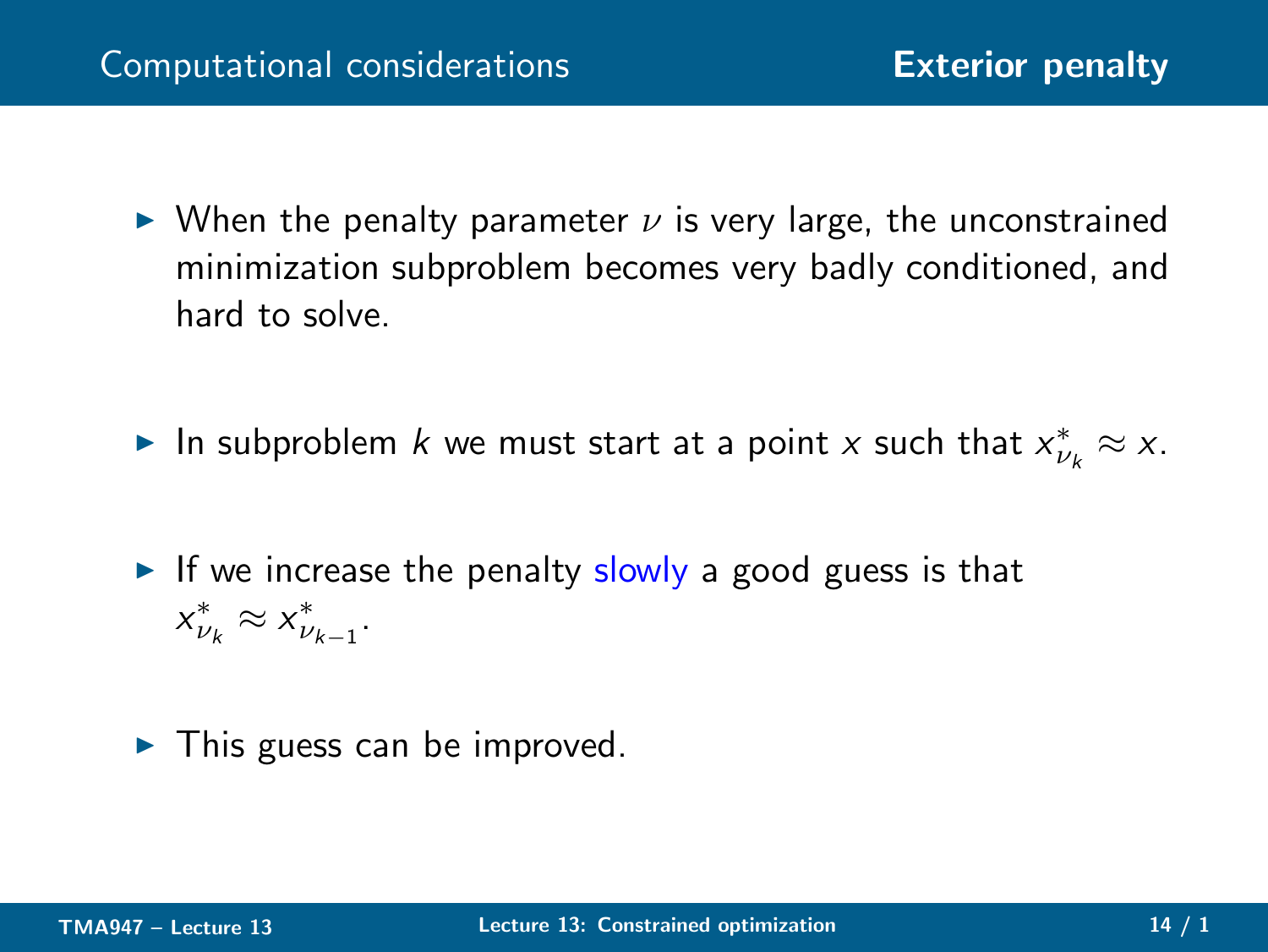- $\blacktriangleright$  In contrast to exterior methods, interior penalty, or *barrier*, function methods construct approximations *inside* the set S and set a barrier against leaving it
- $\blacktriangleright$  If a globally optimal solution to [\(1\)](#page-1-1) is on the boundary of the feasible region, the method generates a sequence of interior points that converge to it
- $\triangleright$  We assume that the feasible set has the following form:

<span id="page-11-0"></span>
$$
S = \{x \in \mathbb{R}^n \mid g_i(x) \leq 0, \quad i = 1, \ldots, m\}
$$

 $\triangleright$  We need to assume that there exists a *strictly feasible* point  $\hat{\mathsf{x}}\in\mathbb{R}^n$ , i.e., such that  $g_i(\hat{\mathsf{x}})<0$ ,  $i=1,\ldots,m$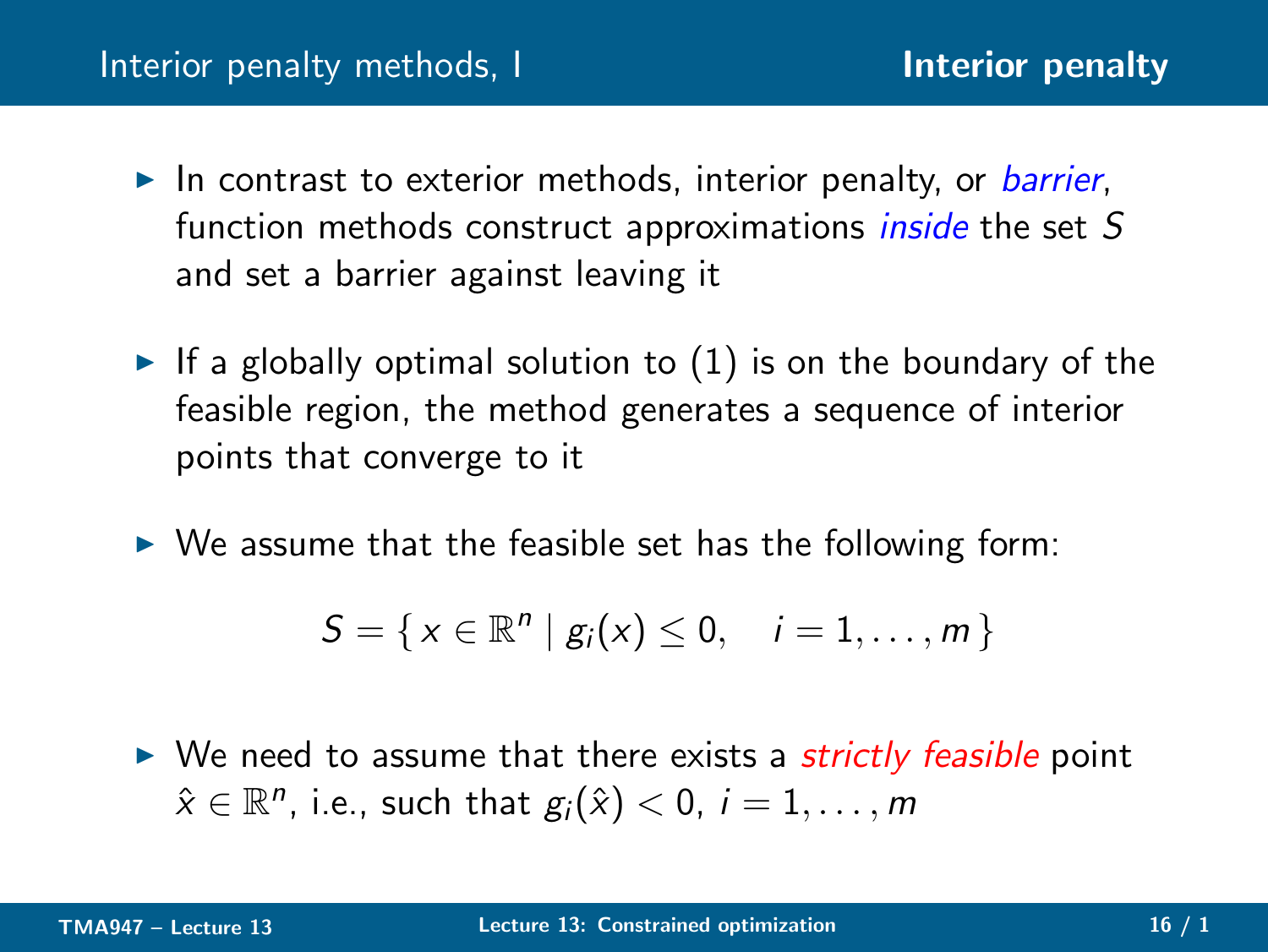### [Interior penalty](#page-12-0) methods, II and the state of the linterior penalty

Approximation of  $\chi_S$  (from above, that is,  $\hat{\chi}_S \geq \chi_S$ ):

$$
\nu \hat{\chi}_S(x) := \begin{cases} \nu \sum_{i=1}^m \phi[g_i(x)], & \text{if } g_i(x) < 0, i = 1, \ldots, m, \\ +\infty, & \text{otherwise}, \end{cases}
$$

where  $\phi : \mathbb{R}_- \to \mathbb{R}_+$  is a continuous, non-negative function such that  $\phi(s_k) \to \infty$  for all *negative* sequences  $\{s_k\}$ converging to zero

- ► Examples:  $\phi_1(s) = -s^{-1}$ ;  $\phi_2(s) = -\log[\min\{1, -s\}]$
- $\blacktriangleright$  The differentiable *logarithmic barrier function*  $\phi_2(s) = -\log(-s)$  gives rise to the same convergence theory, if we drop the non-negativity requirement on  $\phi$
- <span id="page-12-0"></span>► Barrier function convex if  $g_i$  and  $\phi$  are convex functions, and  $\phi(s)$  increasing for  $s < 0$ .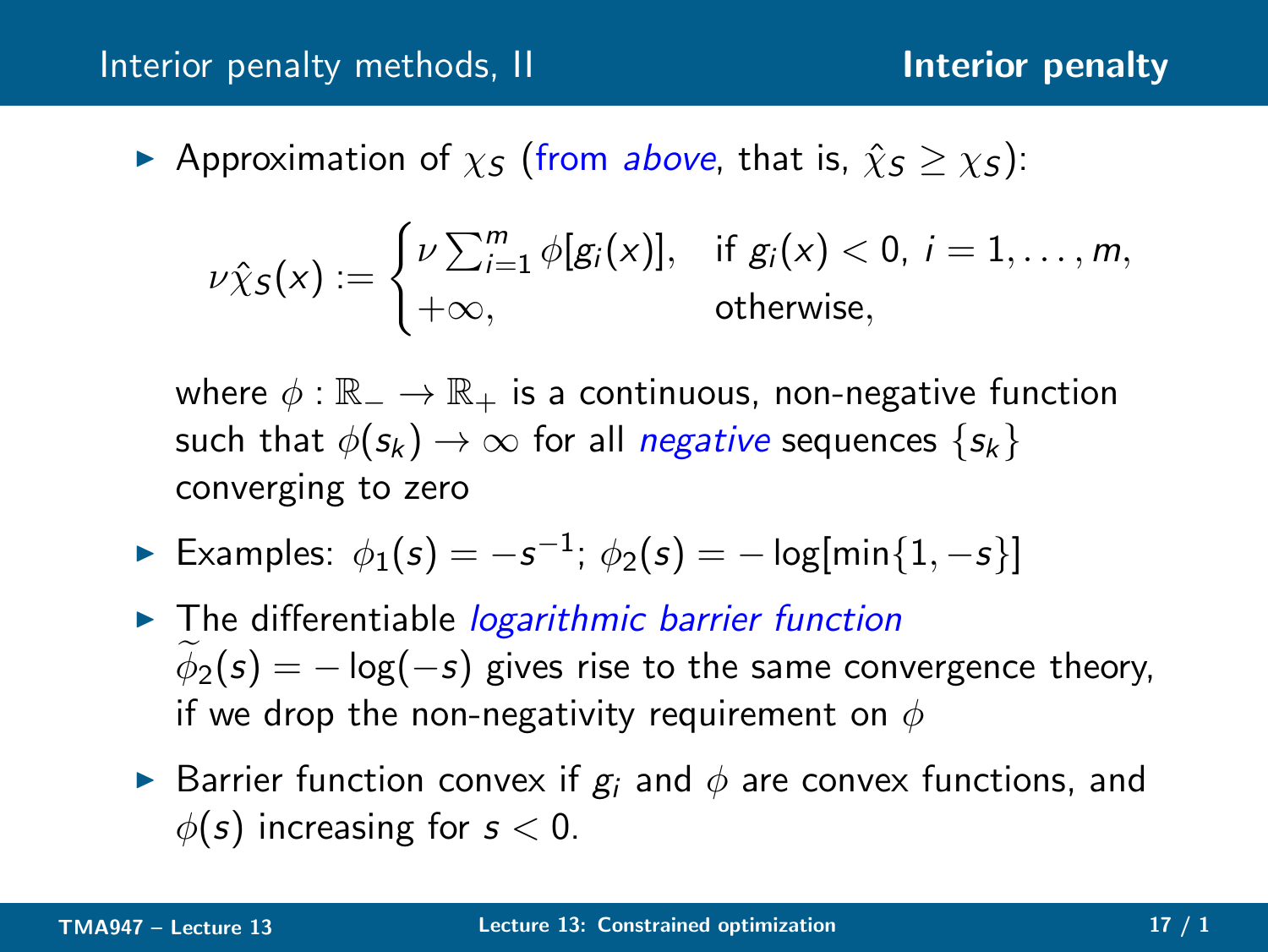

<span id="page-13-0"></span>Figure: Feasible set is  $S = \{x \mid -x \leq 0, x \leq 1\}$ . Barrier function  $\phi(s) = -1/s$ , barrier parameter  $\nu = 0.01$ .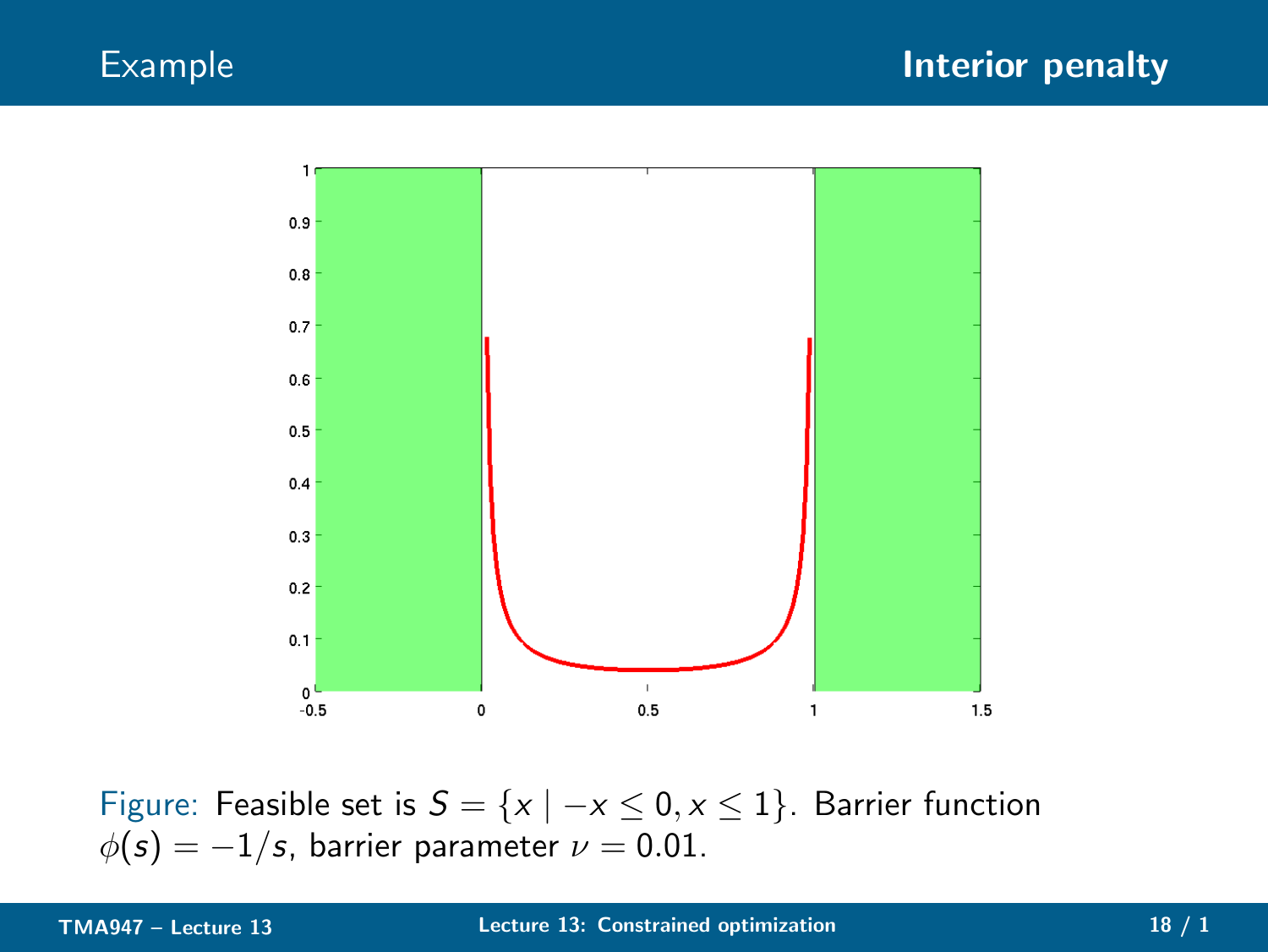Consider  $S = \{x \in \mathbb{R} \mid -x \le 0\}$ . Choose  $\phi = \phi_1 = -s^{-1}$ . Graph of the barrier function  $\nu \hat{\chi}_S$  in below figure for various values of  $\nu$ (note how  $\nu \hat{\chi}_S$  converges to  $\chi_S$  as  $\nu \downarrow 0!$ ):



<span id="page-14-0"></span>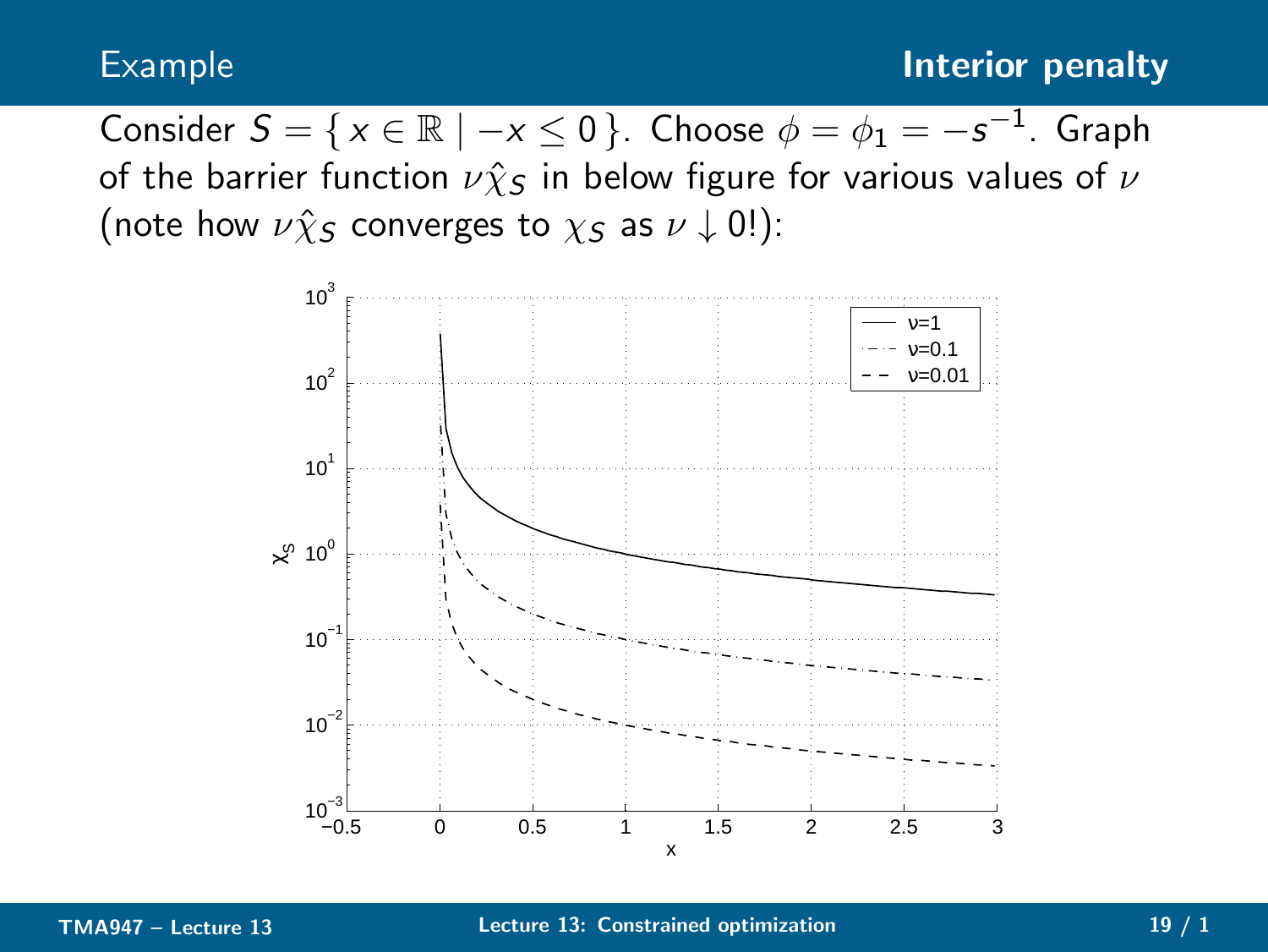▶ Penalty problem:

<span id="page-15-1"></span><span id="page-15-0"></span>
$$
\text{minimize } f(x) + \nu \hat{\chi}_S(x) \tag{3}
$$

 $\triangleright$  Convergence of global solutions to [\(3\)](#page-15-1) to globally optimal solutions to [\(1\)](#page-1-1) straightforward. Result for stationary (KKT) points more practical:

Let *f* and *g<sub>i</sub>* (*i* = 1,..., *m*), an 
$$
\phi
$$
 be in *C*<sup>1</sup>, and that  
\n $\phi'(s) \ge 0$  for all  $s < 0$ . Consider sequence  $\nu_k \to 0$ . Then:  
\n $x_k$  stationary in (3) with  $\nu_k$   
\n $x_k \to \hat{x}$  as  $k \to +\infty$   
\nLICQ holds at  $\hat{x}$ 

► If we use  $\phi(s) = \phi_1(s) = -1/s$ , then  $\phi'(s) = 1/s^2$ , and the sequence  $\{\nu_k/g_i^2(x_k)\}\rightarrow \hat{\mu}_i$ .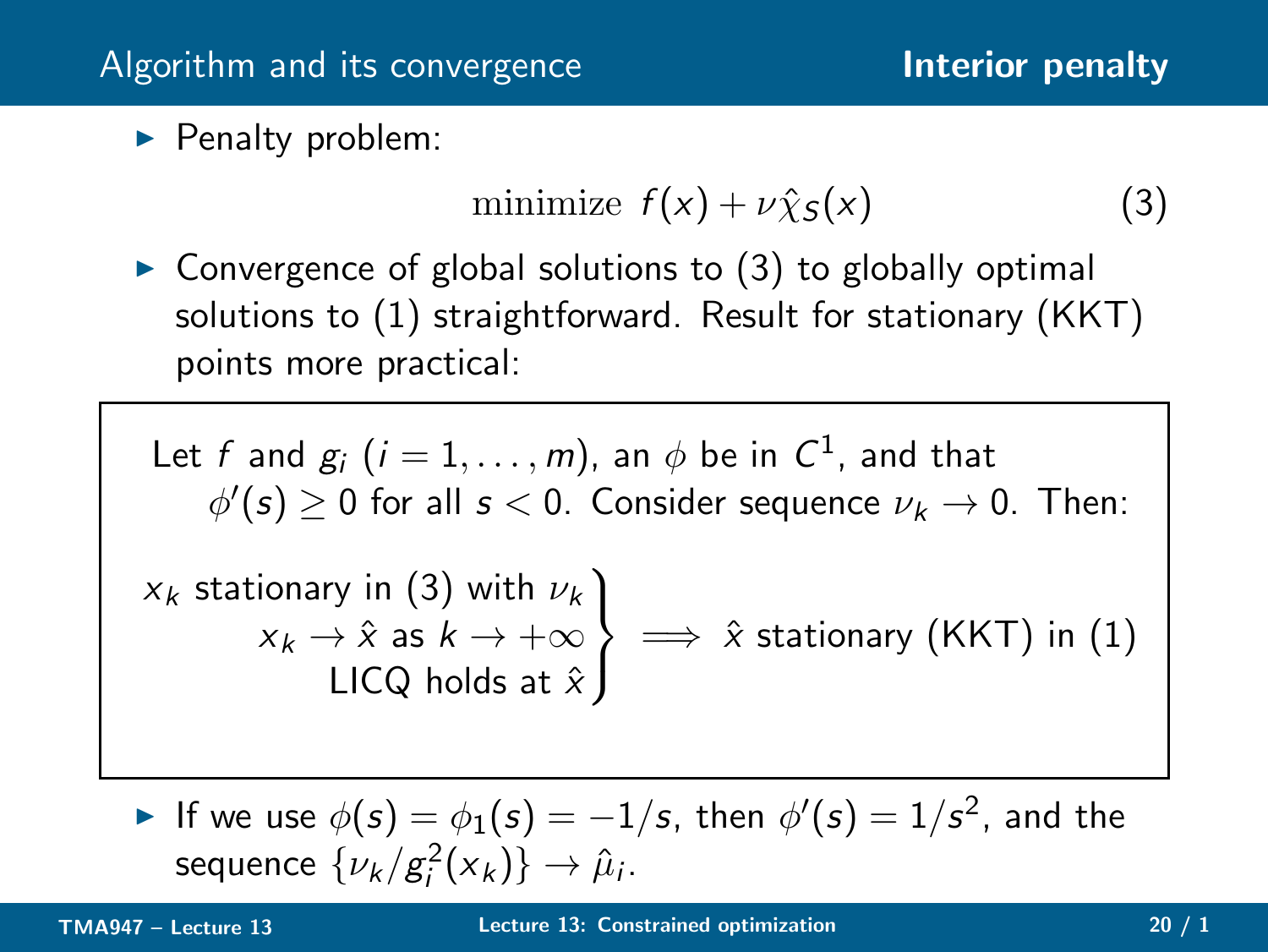$\triangleright$  Consider the dual LP to

<span id="page-16-1"></span>maximize 
$$
b^T y
$$
,  
subject to  $A^T y + s = c$ , (4)  
 $s \ge 0^n$ ,

and the corresponding system of optimality conditions:

<span id="page-16-0"></span>
$$
ATy + s = c,
$$
  
\n
$$
Ax = b,
$$
  
\n
$$
x \ge 0n, s \ge 0n, xTs = 0
$$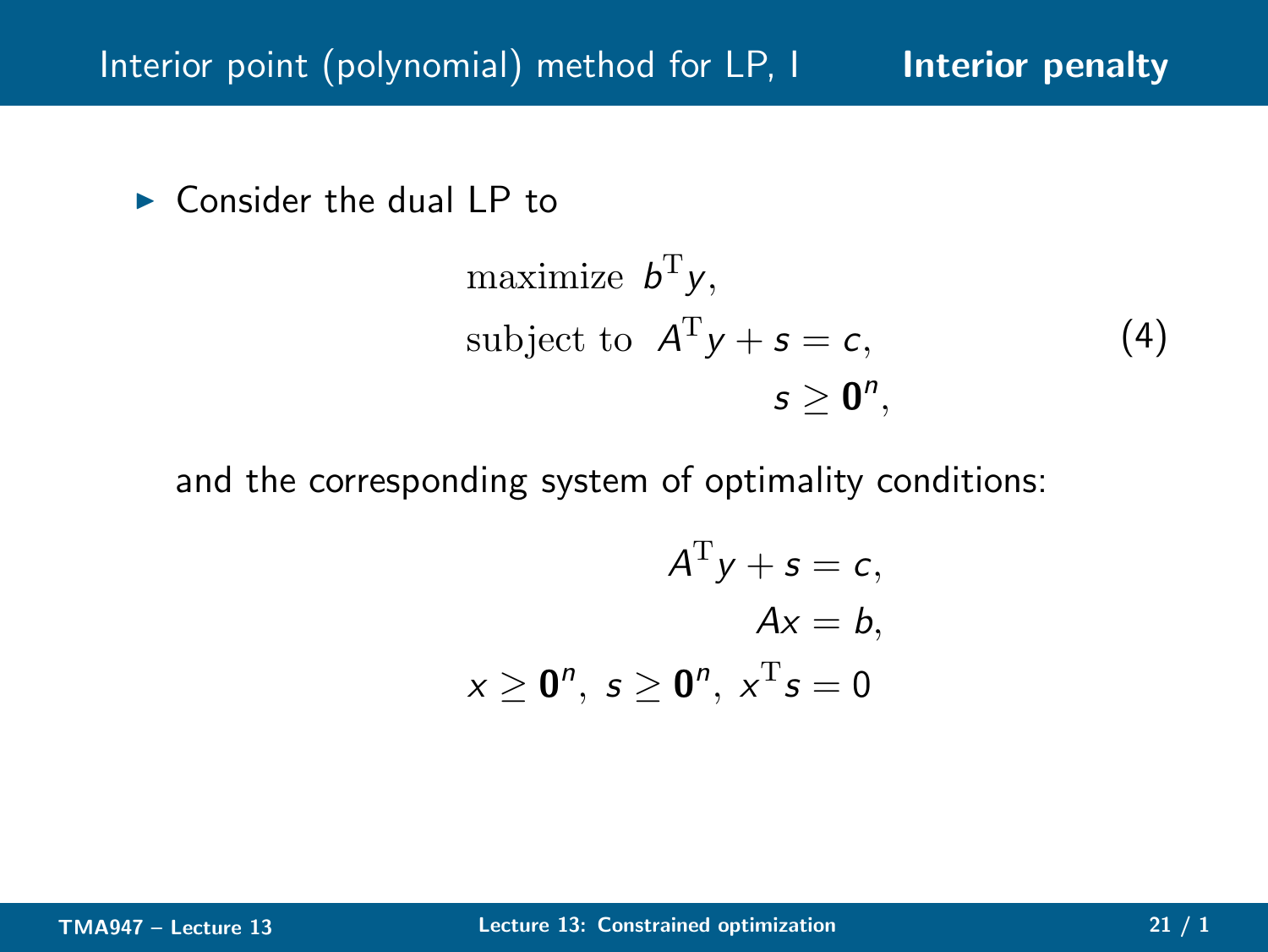# Interior point (polynomial) method for LP, II [Interior penalty](#page-17-0)

Apply a barrier method for  $(4)$ . Subproblem:

minimize 
$$
-b^T y - \nu \sum_{j=1}^n \log(s_j)
$$
  
subject to  $A^T y + s = c$ 

 $\triangleright$  The KKT conditions for this problem is:

<span id="page-17-1"></span><span id="page-17-0"></span>
$$
ATy + s = c,Ax = b,xjsj = \nu, j = 1,...,n
$$
 (5)

▶ Perturbation in the complementary conditions!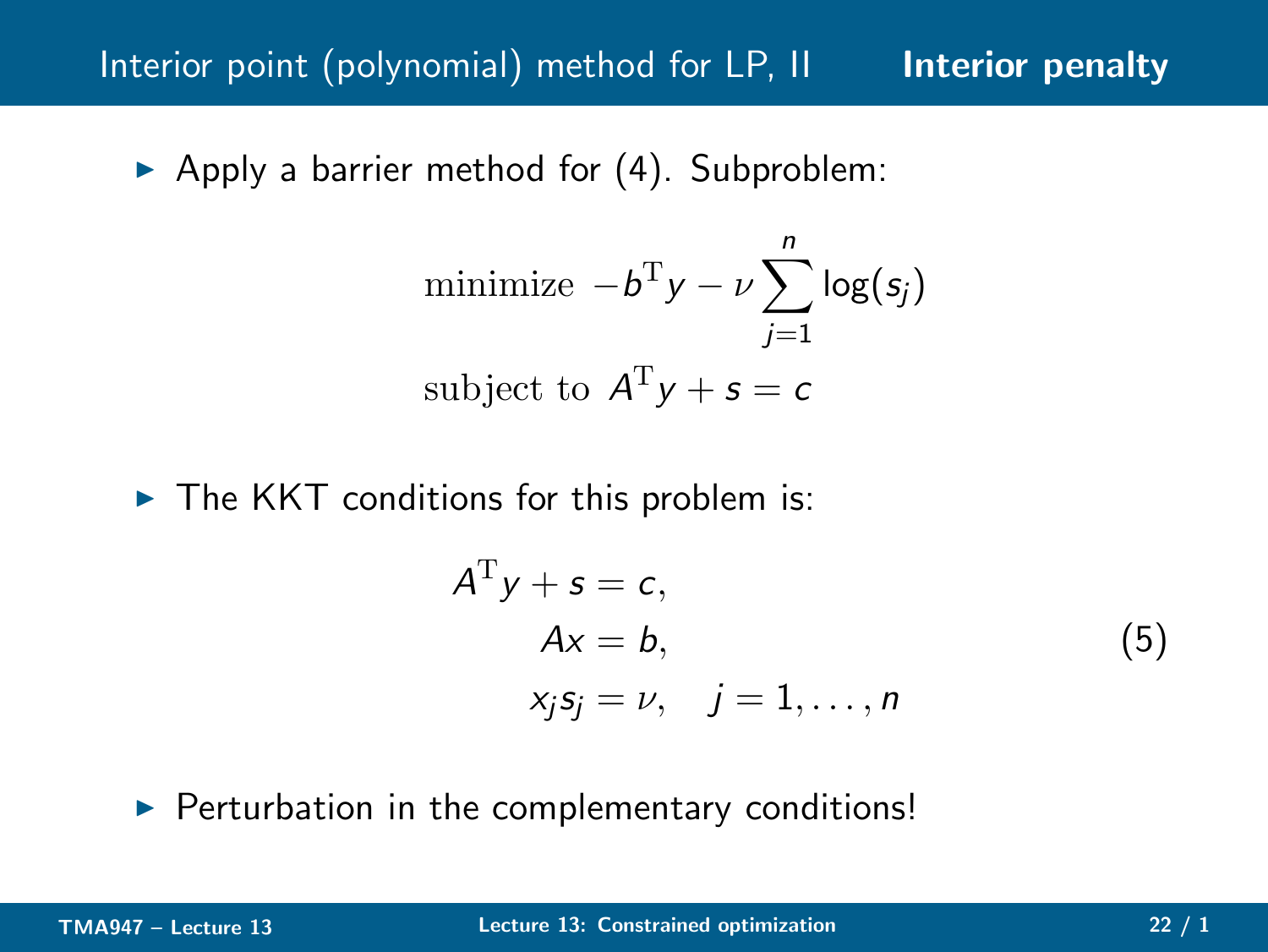Optimal solutions to subproblems

minimize 
$$
-b^T y - \nu \sum_{j=1}^n \log(s_j)
$$
  
subject to  $A^T y + s = c$ 

for different  $\nu$ 's form the central path.

<span id="page-18-0"></span>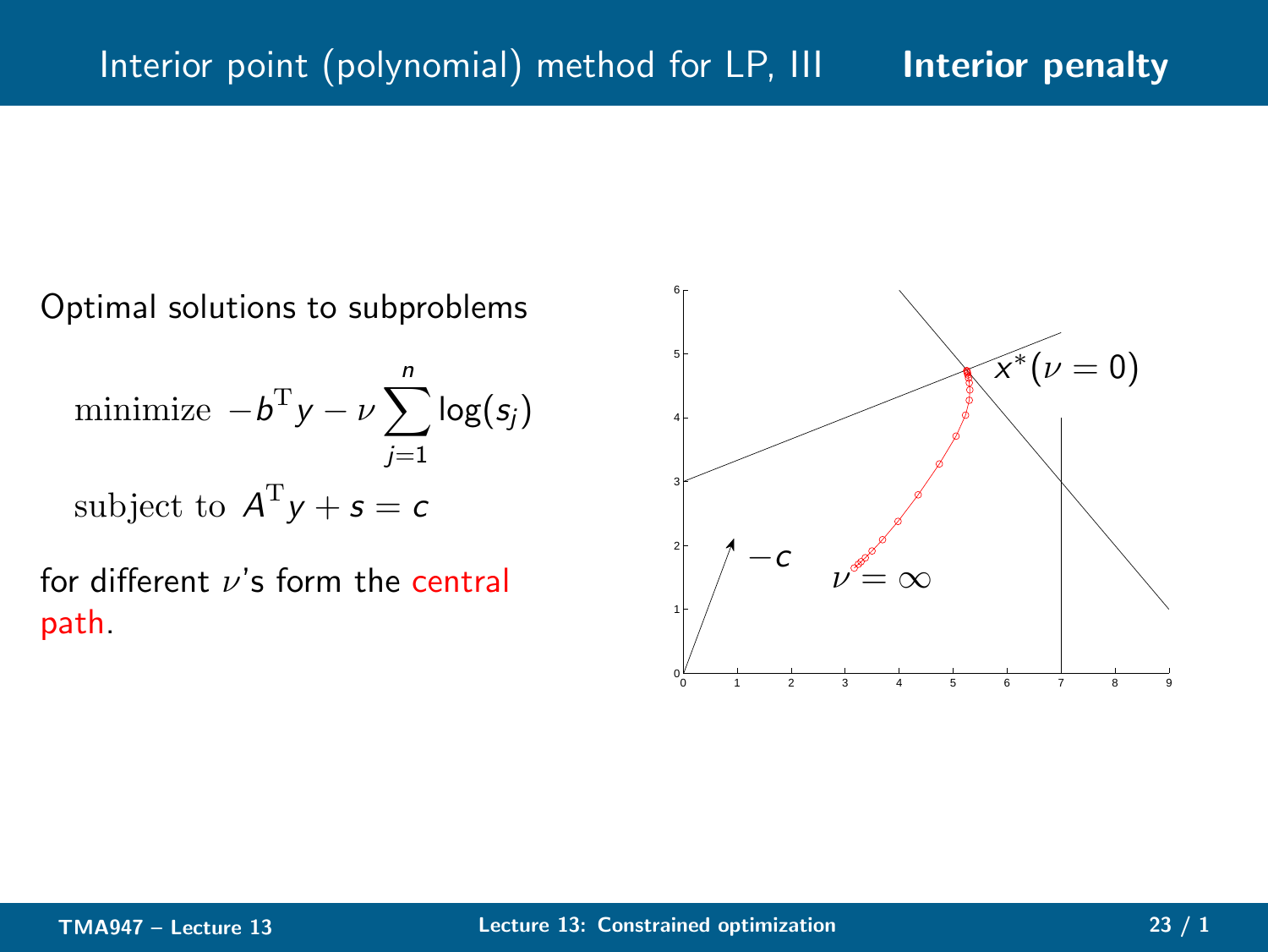# Interior point (polynomial) method for LP, IV [Interior penalty](#page-19-0)

- $\triangleright$  Using a Newton method for the system [\(5\)](#page-17-1) yields a very effective LP method. If the system is solved exactly we trace the central path to an optimal solution, but polynomial algorithms are generally implemented such that only one Newton step is taken for each value of  $\nu_k$  before it is reduced
- $\triangleright$  A polynomial algorithm finds, in theory at least (disregarding the finite precision of computer arithmetic), an optimal solution within a number of floating-point operations that are polynomial in the data size of the problem
- <span id="page-19-0"></span> $\triangleright$  Provide guarantee that LP can be solved in polynomial time (the simplex method computation effort can grow exponentially, but this is rare).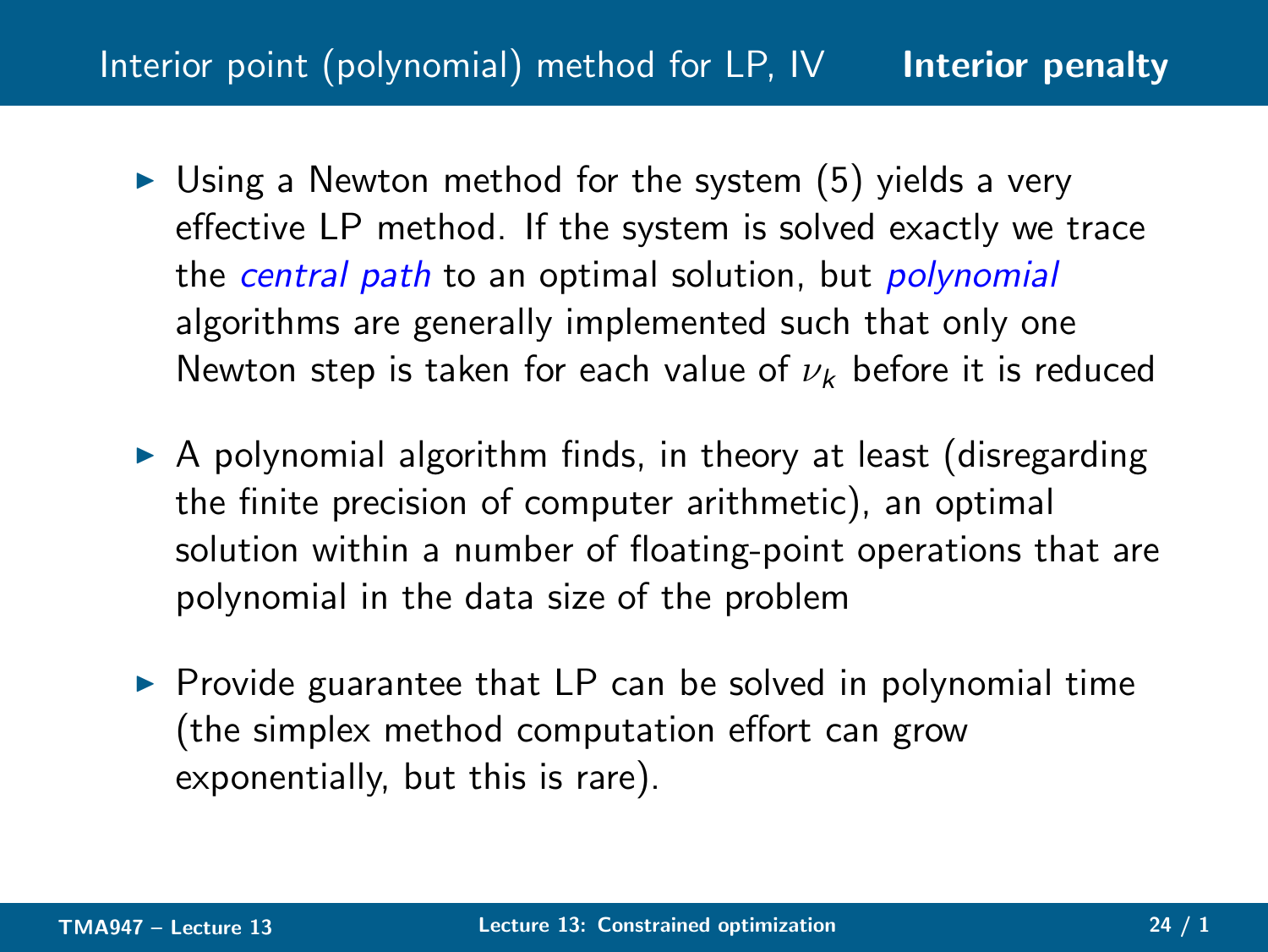# Sequential quadratic programming ([SQP](#page-20-0)), first attempt SQP

Consider problem minimize  $f(x)$ x subject to  $g(x) \leq 0$  $h(x) = 0$ 

- $\triangleright$  We have good solution methods for quadratic programs (QP) (e.g., simplicial decomposition and gradient projection method)
- At iterate  $x_k$ , approximate original problem with QP subproblem. Find search direction  $p$  by solving QP subproblem

<span id="page-20-0"></span>minimize 
$$
\frac{1}{2}p^T \nabla^2 f(x_k)p + \nabla f(x_k)^T p
$$
  
subject to  
 $g_i(x_k) + \nabla g_i(x_k)^T p \le 0, \quad i = 1, ..., m$   
 $h_j(x_k) + \nabla h_j(x_k)^T p = 0, \quad j = 1, ..., l$ 

 $\triangleright$  Suggested method does not always work!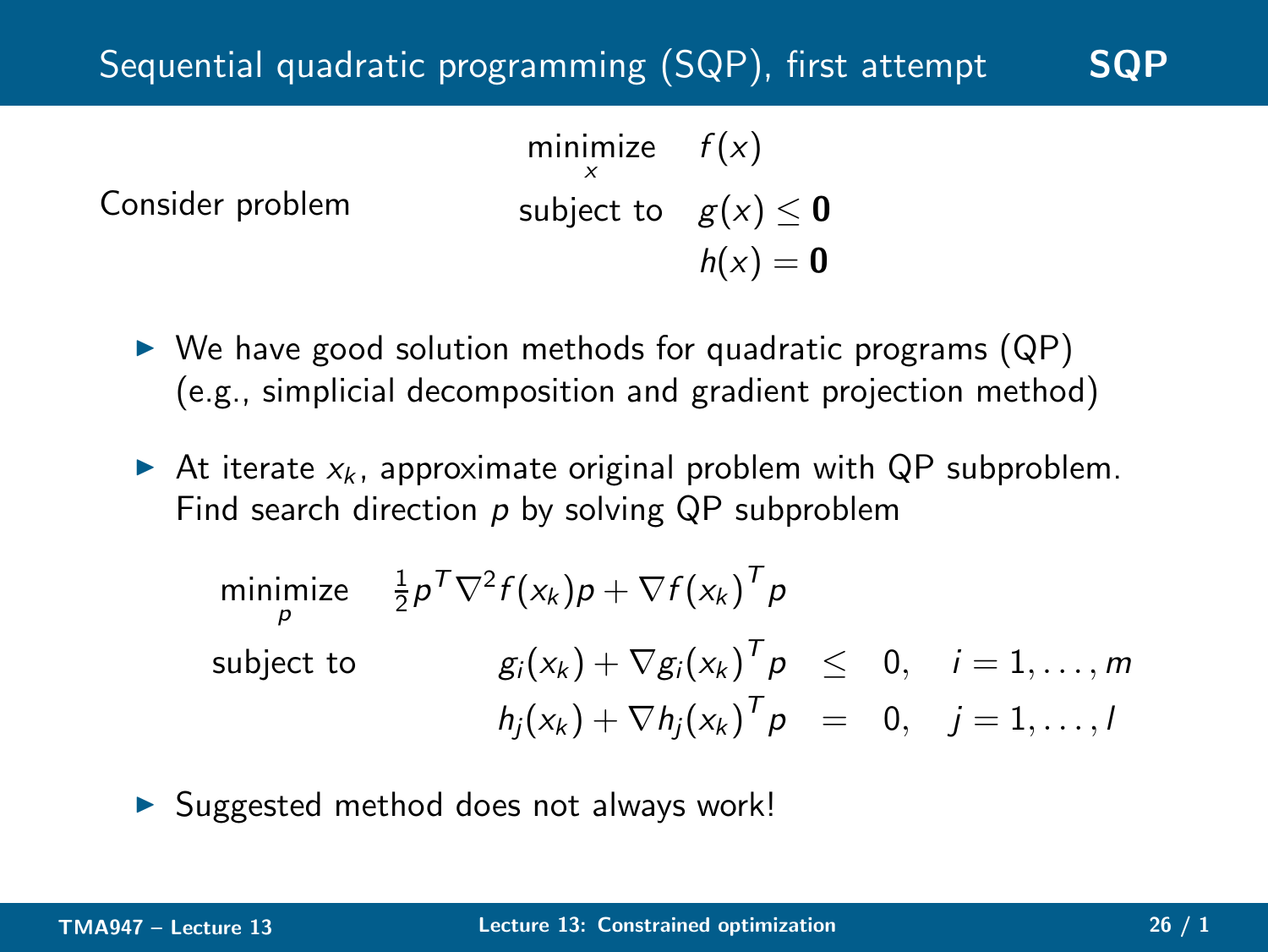# Sequential quadratic programming  $(SQP)$  $(SQP)$  $(SQP)$ , first attempt  $SQP$

Consider problem and its QP subproblem at  $x_1 = 1.1$ ,  $x_2 = 0$ :



<span id="page-21-0"></span>QP subproblem unbounded – bad linear approx. of nonlinear constraint!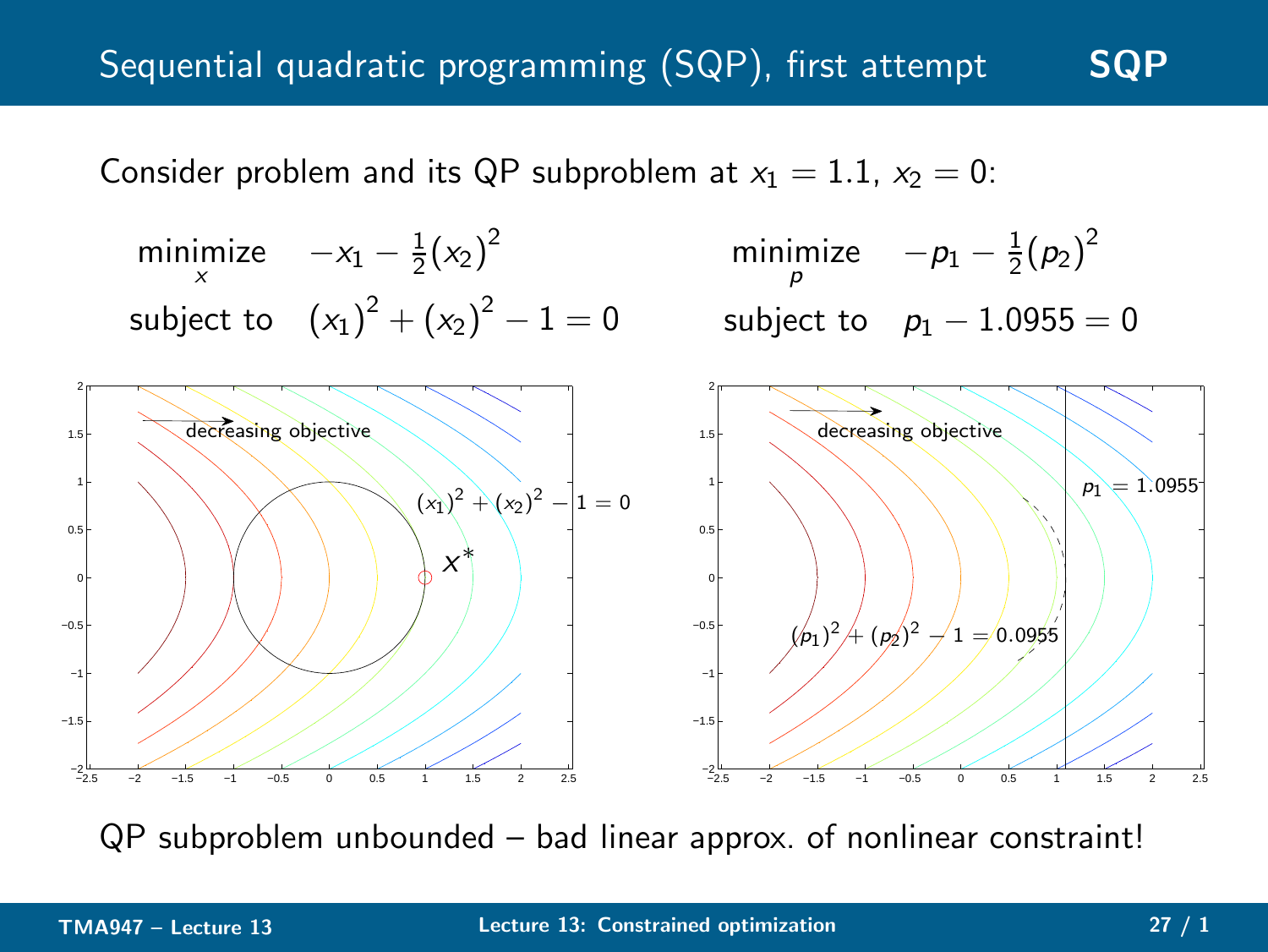## [SQP](#page-22-0), improved QP subproblem SQP

- ► Linearized constraints might be too inaccurate!
- $\triangleright$  Account for nonlinear constraints in objective Lagrangian idea.

$$
L(x_k, \mu_k, \lambda_k) = f(x_k) + \mu_k^T g(x_k) + \lambda_k^T h(x_k).
$$

 $\triangleright$  Solve (improved) QP subproblem to find search direction p:

minimize 
$$
\frac{1}{2} p^T \nabla_{xx}^2 L(x_k, \mu_k, \lambda_k) p + \nabla f(x_k)^T p
$$
  
\nsubject to  
\n $g_i(x_k) + \nabla g_i(x_k)^T p \leq 0, \quad i = 1, ..., m$   
\n $h_j(x_k) + \nabla h_j(x_k)^T p = 0, \quad j = 1, ..., l$ 

- Direction p, with multipliers  $\mu_{k+1}$ ,  $\lambda_{k+1}$ , define Newton step for solving (nonlinear) KKT conditions (see text for more).
- <span id="page-22-0"></span>► Lagrangian Hessian  $\nabla_{xx}^2 L(x_k, \mu_k, \lambda_k)$  may not be positive definite.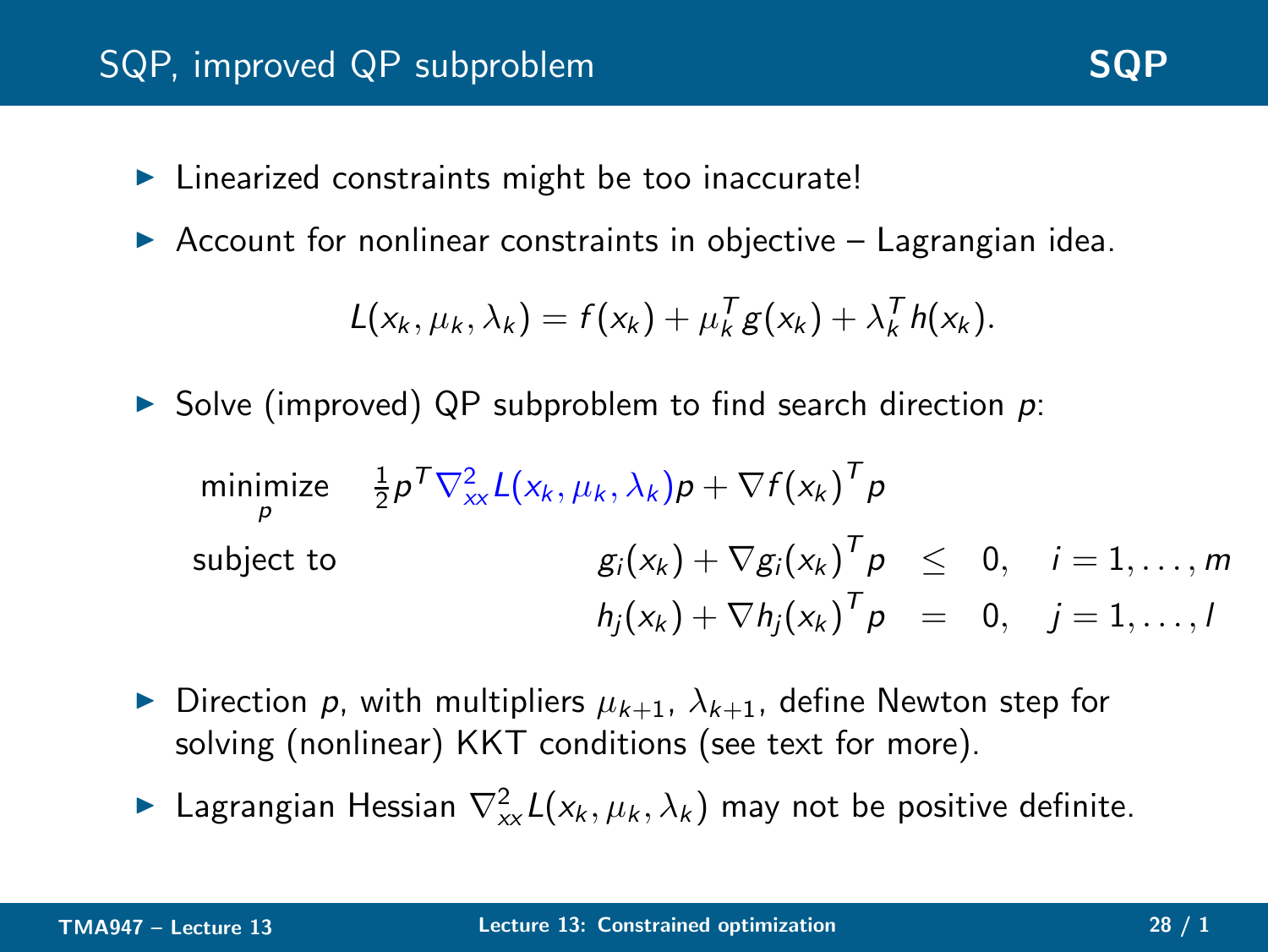# [SQP](#page-23-0), working QP subproblem SQP SQP

► Given  $x_k \in \mathbb{R}^n$  and a vector  $(\boldsymbol{\mu}_k, \boldsymbol{\lambda}_k) \in \mathbb{R}^m_+ \times \mathbb{R}^\ell$ , choose a positive definite matrix  $B_k \in \mathbb{R}^{n \times n}$ .  $B_k \approx \nabla_{xx}^2 L(x_k, \mu_k, \lambda_k)$ 

 $\blacktriangleright$  Solve

$$
\underset{\mathbf{p}}{\text{minimize}}\ \frac{1}{2}\rho^{\mathrm{T}}B_{k}\rho+\nabla f(x_{k})^{\mathrm{T}}\rho,\tag{6a}
$$

subject to 
$$
g_i(x_k) + \nabla g_i(x_k)^T p \le 0, i = 1, ..., m,
$$
 (6b)

<span id="page-23-0"></span>
$$
h_j(x_k) + \nabla h_j(x_k)^{\mathrm{T}} p = 0, \ j = 1, \ldots, \ell \qquad (6c)
$$

- ► Working version of SQP search direction subproblem
- ► Quadratic convergence near KKT points. What about global convergence? Perform line search with some merit function.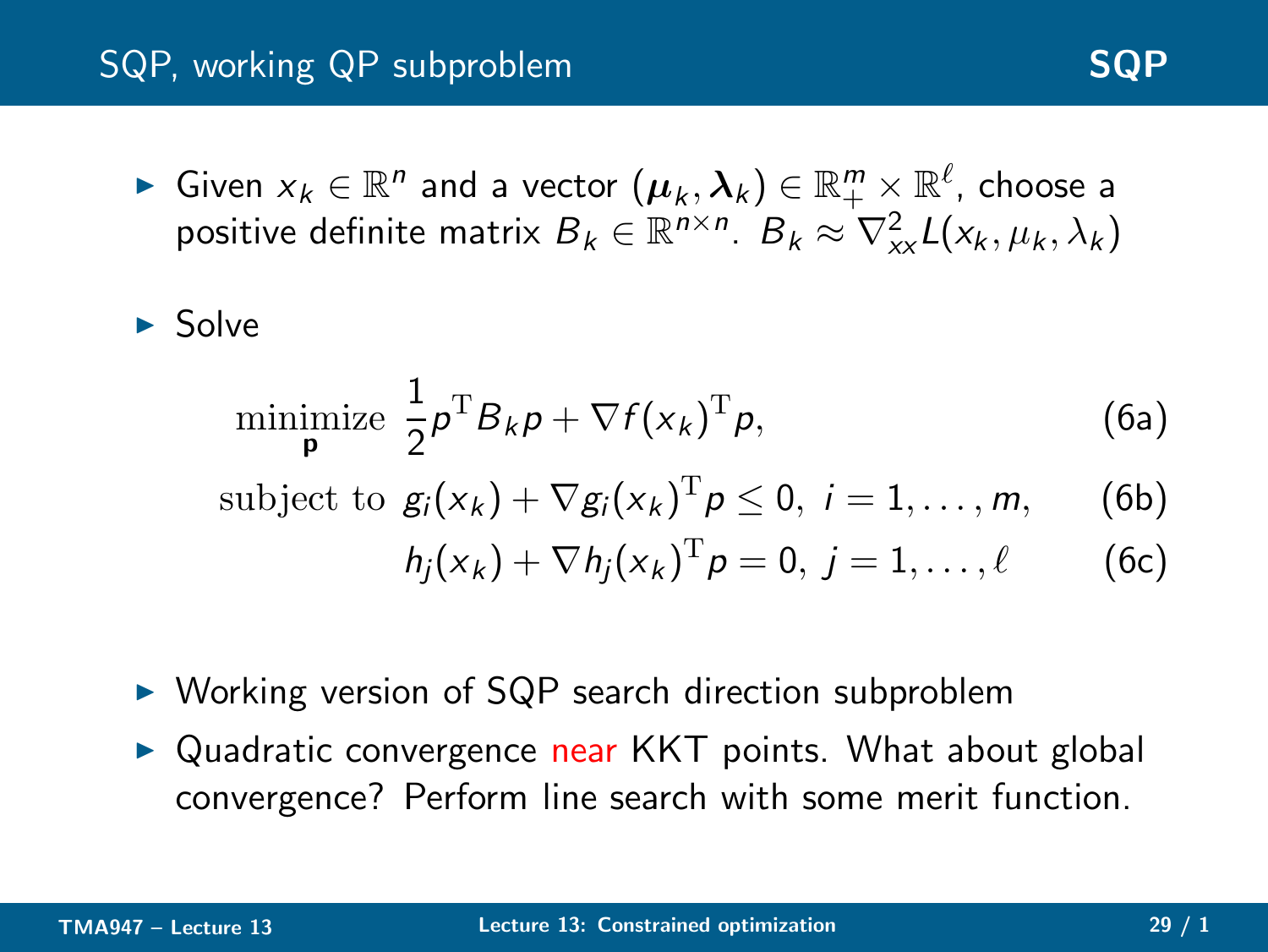## Basic [SQP](#page-24-0), algorithm steps SQP SQP

- 1. Initialize iterate with  $(x_0, \mu_0, \lambda_0)$ ,  $B_0$  and merit function M.
- 2. At iteration k with  $(x_k, \mu_k, \lambda_k)$  and  $B_k$ , solve QP subproblem for search direction  $p_k$ :

$$
\begin{array}{llll}\n\text{minimize} & \frac{1}{2} p^T B_k p + \nabla f(x_k)^T p \\
\text{subject to} & g_i(x_k) + \nabla g_i(x_k)^T p \leq 0, \quad i = 1, \dots, m \\
& h_j(x_k) + \nabla h_j(x_k)^T p = 0, \quad j = 1, \dots, l\n\end{array}
$$

Let  $\mu_k^*$  and  $\lambda_k^*$  be optimal multipliers of QP subproblem. Define  $\Delta x = p_k, \ \Delta \mu = \mu_k^* - \mu_k, \ \Delta \lambda = \lambda_k^* - \lambda_k.$ 

- 3. Perform line search to find  $\alpha_k > 0$  s.t.  $M(x_k + \alpha_k \Delta x) < M(x_k)$ .
- 4. Update iterates:

<span id="page-24-0"></span> $x_{k+1} = x_k + \alpha_k \Delta x$ ,  $\mu_{k+1} = \mu_k + \alpha_k \Delta \mu$ ,  $\lambda_{k+1} = \lambda_k + \alpha_k \Delta \lambda$ .

5. Stop if converge, otherwise update  $B_k$  to  $B_{k+1}$ ; go to step 2.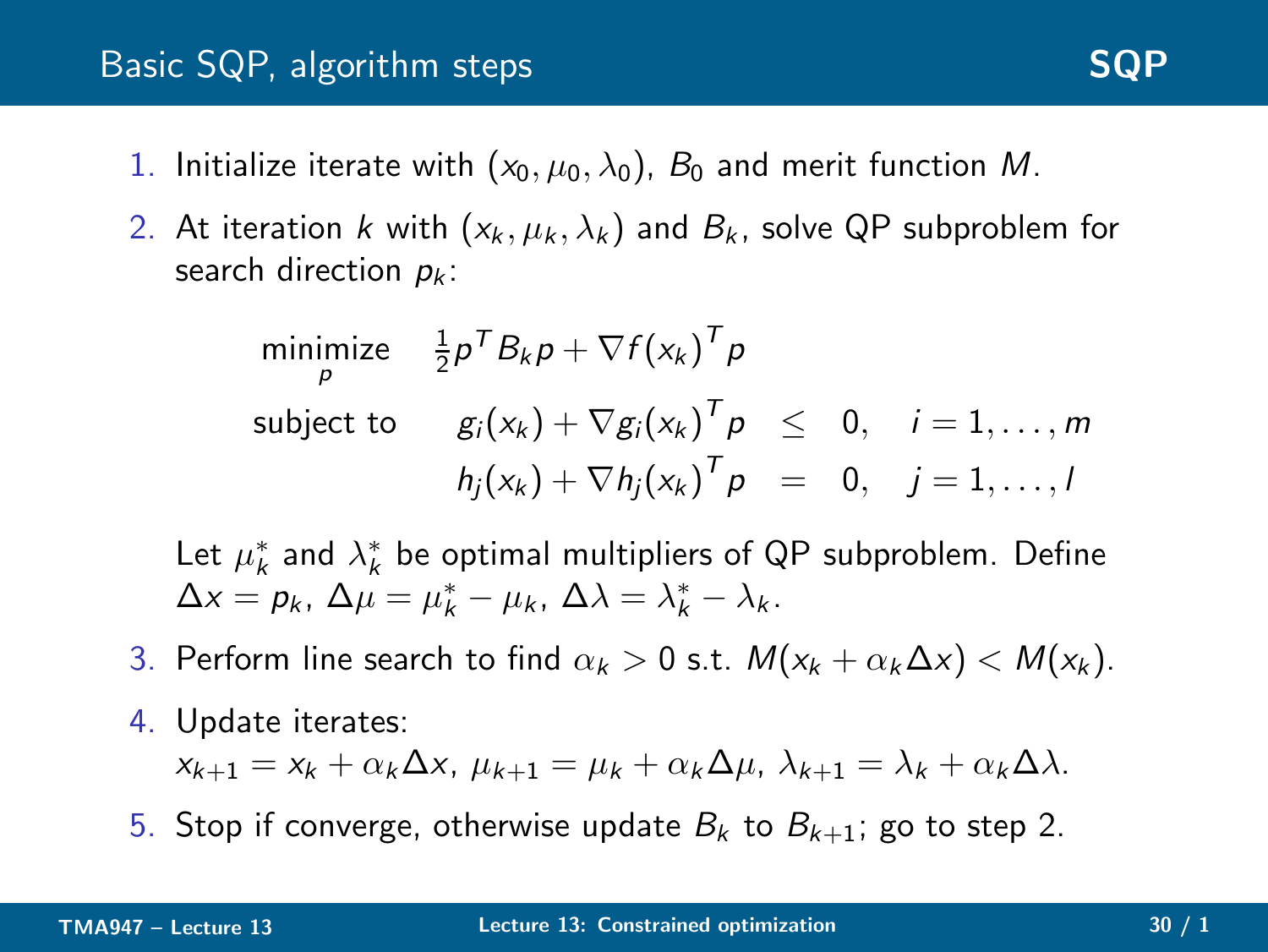Merit function as *non-differentiable* exact penalty function  $P_e$ :

$$
\check{\chi}_S(x) := \sum_{i=1}^m \text{maximum} \{0, g_i(x)\} + \sum_{j=1}^{\ell} |h_j(x)|, \\ P_e(x) := f(x) + \nu \check{\chi}_S(x)
$$

- $\triangleright$  For large enough  $\nu$ , solution to QP subproblem (6) defines a descent direction for  $P_e$  at  $(x_k, \mu_k, \lambda_k)$ .
- <span id="page-25-0"></span> $\triangleright$  For large enough  $\nu$ , reduction in  $P_e$  implies progress towards KKT point in the original constrained optimization problem.
	- ▶ Compare convergence results for exterior penalty methods.
	- ▶ See text for more (Proposition  $13.10$ ).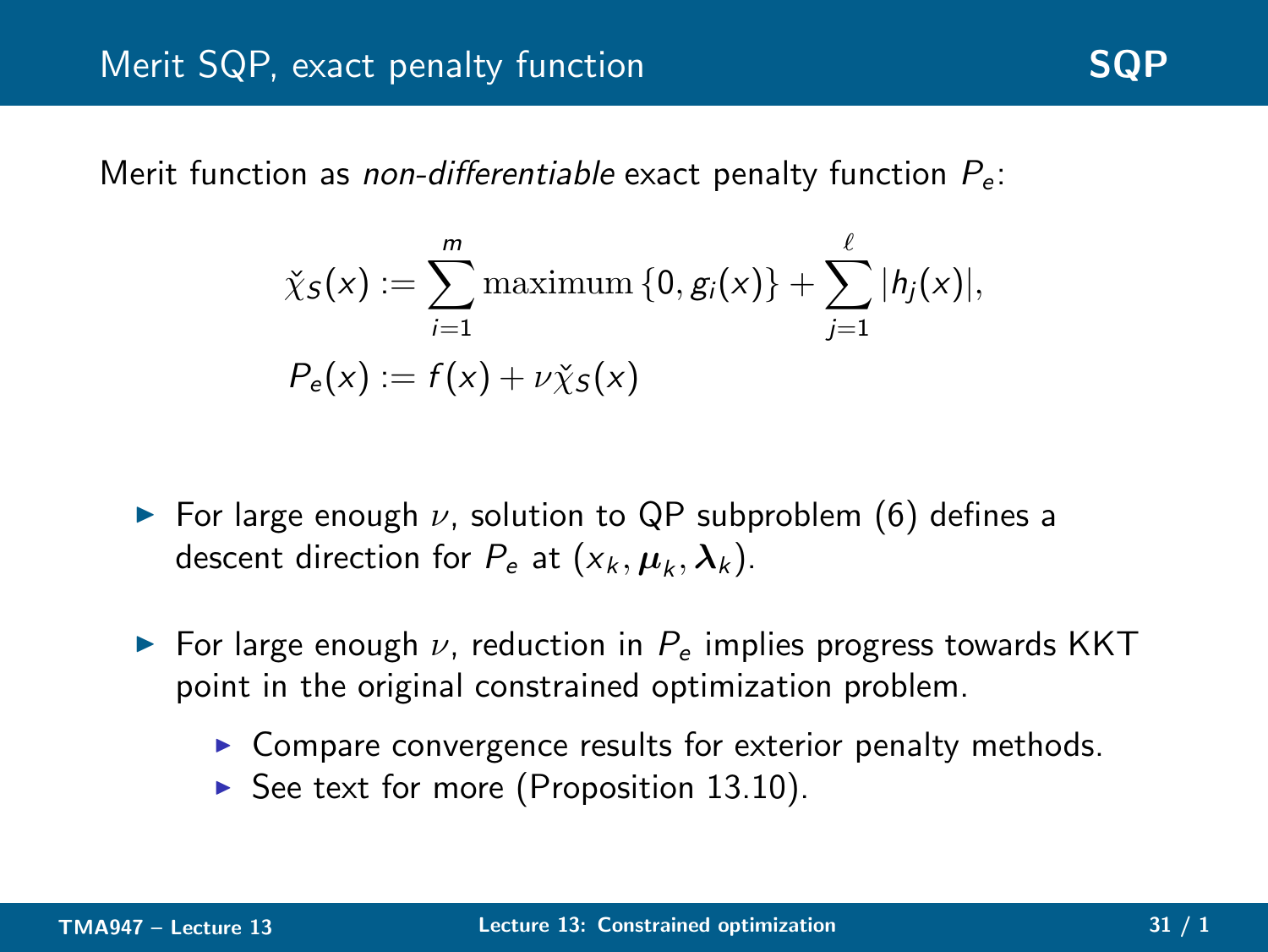$\triangleright$  Combining the descent direction property and exact penalty function property, one can prove convergence of the merit SQP method.

- <span id="page-26-0"></span> $\triangleright$  Convergence of the SQP method towards KKT points can then be established under additional conditions on the choices of matrices  ${B_k}$ 
	- 1. Matrices  $B_k$  bounded